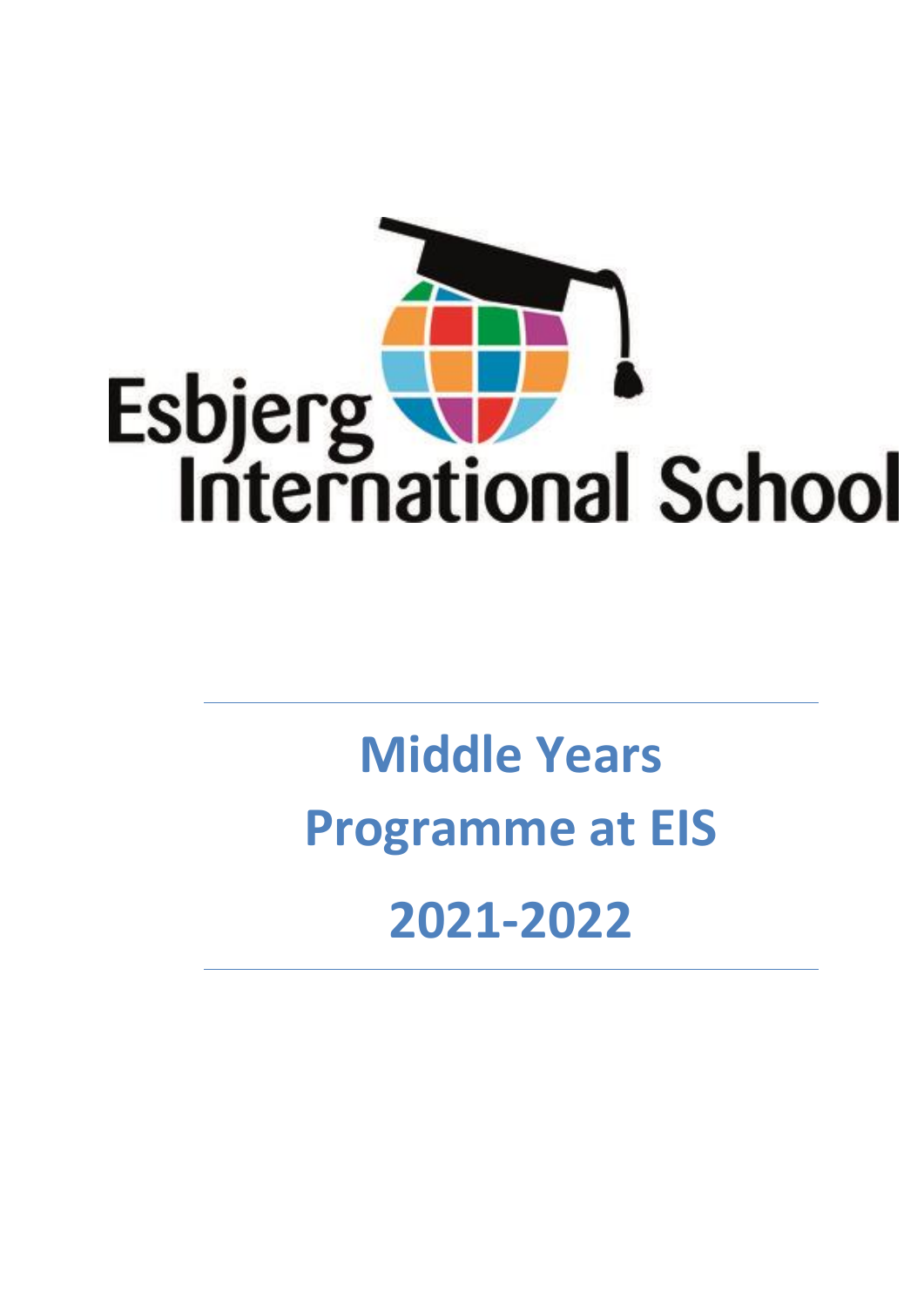



Esbjerg International School is authorized to offer the MYP and is an IB World School. As an IB World School we share a common philosophy - a commitment to high-quality, challenging, international education that Esbjerg International School believes is important for our students.

The International Baccalaureate aims to develop inquiring, knowledgeable and caring young people who help to create a better and more peaceful world through intercultural understanding and respect. To this end the organization works with schools, governments and international organizations to develop challenging programmes of international education and rigorous assessment. These programmes encourage students across the world to become active, compassionate and lifelong learners who understand that other people, with their differences, can also be right. (IBO, 2020)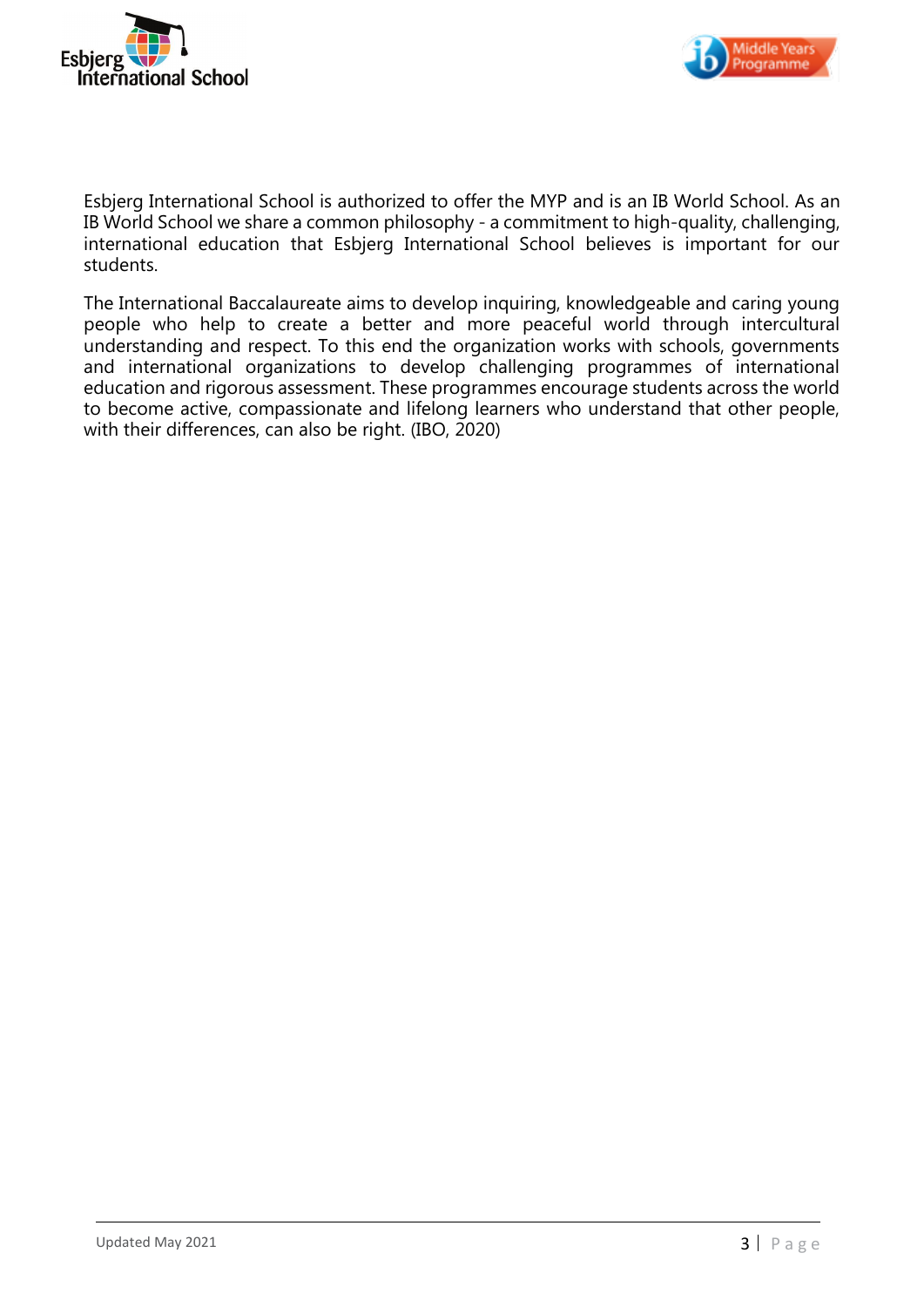



# Contents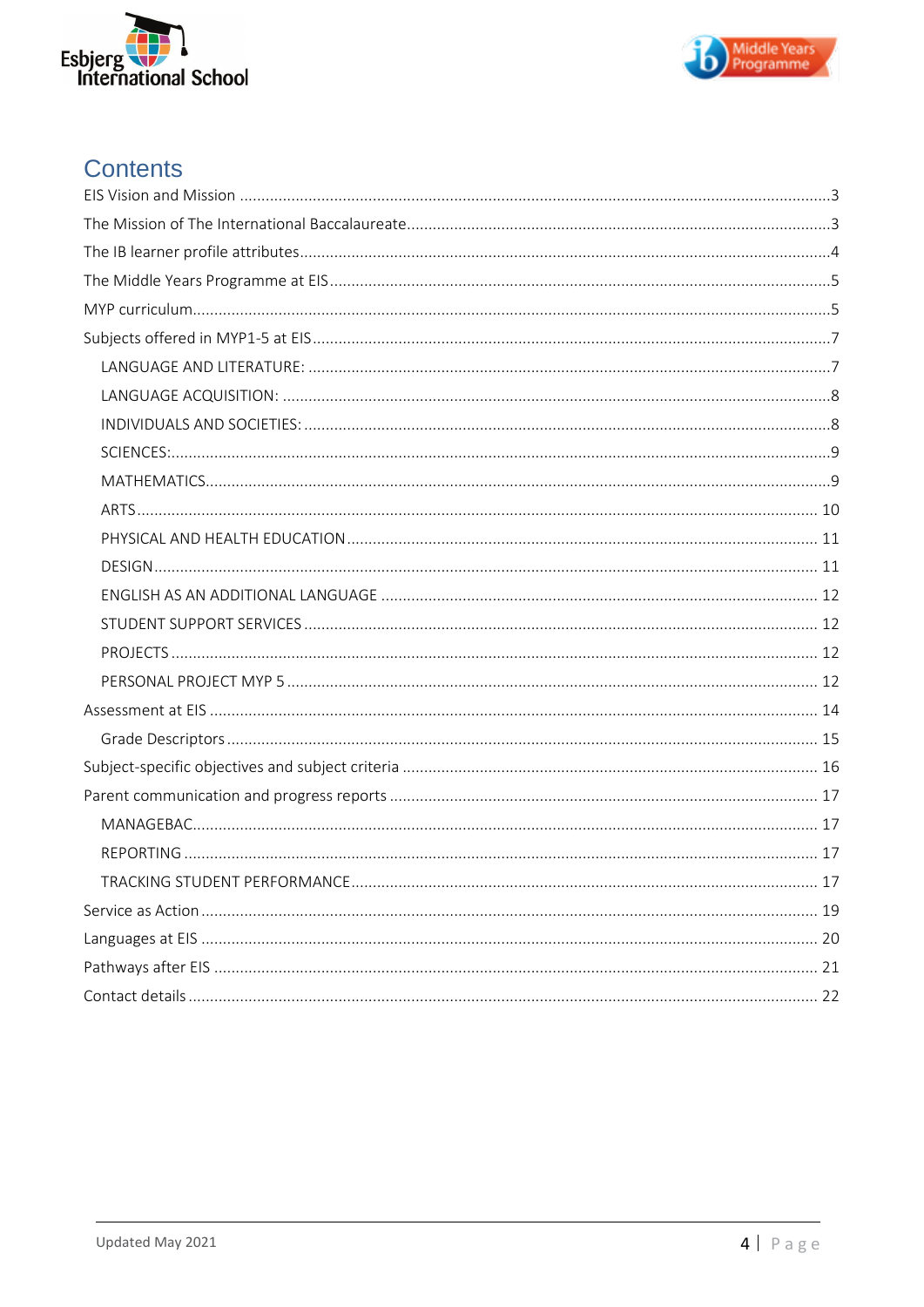### <span id="page-3-0"></span>**EIS Vision and Mission**

# **ENGAGE, LEARN, REFLECT**

**Engage:** EIS provides a safe educational environment where all students, staff and parents engage in a caring and diverse culture of learning.

**Learn:** EIS turns engagement into reflective academic excellence focusing on the needs of the individual learner to prepare for any level of further education.

**Reflect:** EIS learners acquire new knowledge and skills through ongoing reflection and engagement.

EIS aims to create life-long learners who have the tools needed for a successful future as respectful and responsible citizens in local and global societies.

# <span id="page-3-1"></span>**The Mission of The International Baccalaureate**

To develop inquiring, knowledgeable and caring young people who help to create a better and more respectful world through intercultural understanding and respect.

This means our curriculum design and development focuses on learning experiences that are EIS rigorous. They seek to encompass:

- Multiple entry points and pathways for learning
- Personal engagement and challenge for each individual learner
- Exploration of student inquiries and multiple perspectives
- Connections interdisciplinary and transdisciplinary in subject areas and to local and global contexts
- Authentic student voice
- Conceptual learning that reaches beyond know to deep understanding.
- Development of skills and approaches to learning that support lifelong learning

This is achieved at EIS through in a balanced interweaving of teaching, learning and multiple assessment methods where each informs the other as learning unfolds. We believe that challenging students to intellectually engage in their academics, interests and the diversity of the world as openminded and reflective inquirers and thinkers equip them for excellence beyond EIS.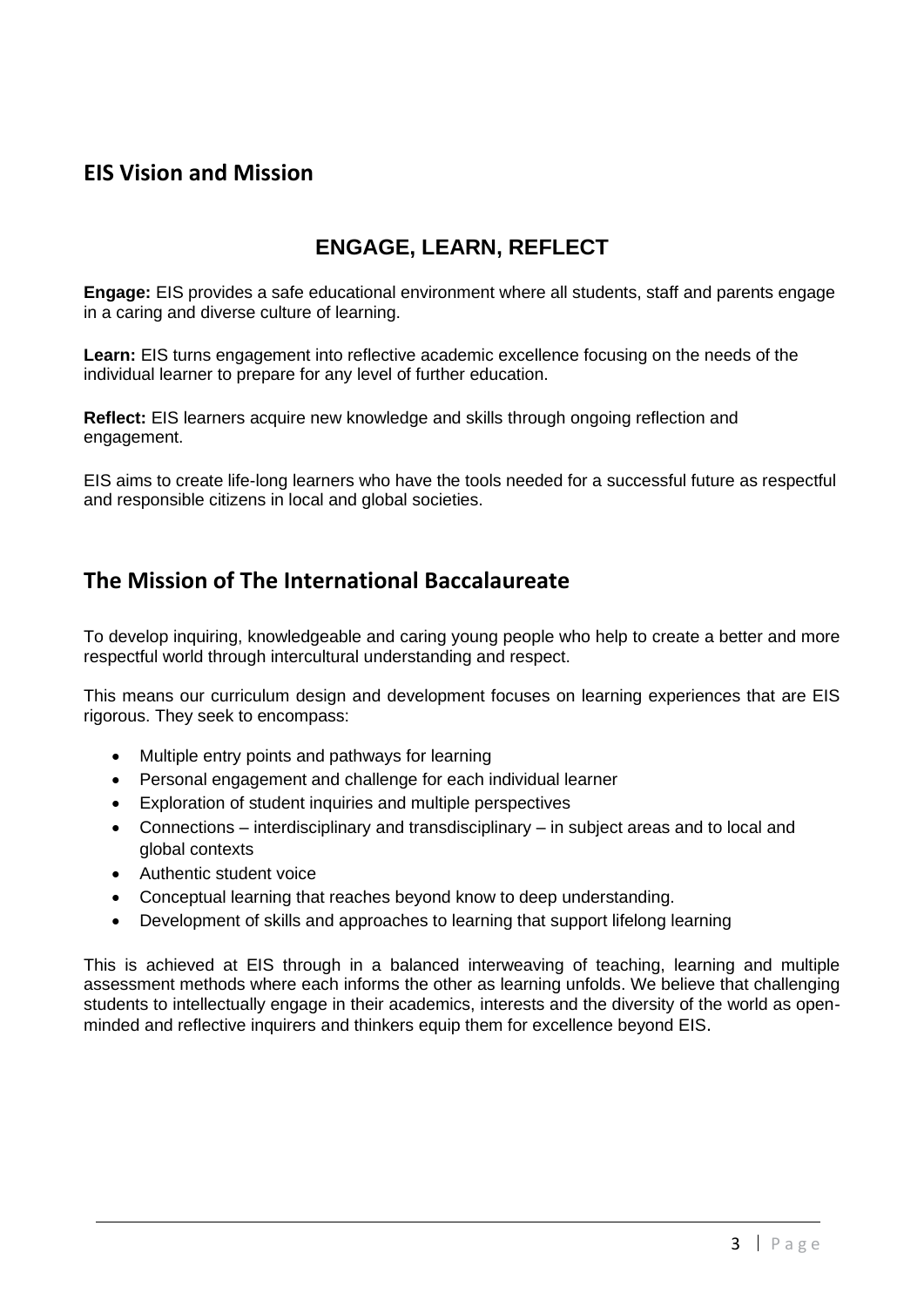# <span id="page-4-0"></span>**The IB learner profile attributes**

The ultimate aim of all IB programmes is to develop internationally minded people who, by recognizing their common humanity and shared guardianship of the planet, help to create a better and more peaceful world. As IB learners we strive to be:

#### **INQUIRERS**

We nurture our curiosity, developing skills for inquiry and research. We know how to learn independently and with others. We learn with enthusiasm and sustain our love of learning throughout life.

#### **KNOWLEDGEABLE**

We develop and use conceptual understanding, exploring knowledge across a range of disciplines. We engage with issues and ideas that have local and global significance.

#### **THINKERS**

We use critical and creative thinking skills to analyse and take responsible action on complex problems. We exercise initiative in making reasoned, ethical decisions.

#### **COMMUNICATORS**

We express ourselves confidently and creatively in more than one language and in many ways. We collaborate effectively, listening carefully to the perspectives of other individuals and groups.

#### **PRINCIPLED**

We act with integrity and honesty, with a strong **REFLECTIVE** sense of fairness and justice, and with respect for the dignity and rights of people everywhere. We take responsibility for our actions and their consequences.

#### **OPEN-MINDED**

We critically appreciate our own cultures and personal histories, as well as the values and traditions of others. We seek and evaluate a range of points of view, and we are willing to grow from the experience.

#### **CARING**

We show empathy, compassion and respect. We have a commitment to service, and we act to make a positive difference in the lives of others and in the world around us.

#### **RISK-TAKERS**

We approach uncertainty with forethought and determination; we work independently and cooperatively to explore new ideas and innovative strategies. We are resourceful and resilient in the face of challenges and change.

#### **BALANCED**

We understand the importance of balancing different aspects of our lives-intellectual, physical, and emotional-to achieve well-being for ourselves and others. We recognize our interdependence with other people and with the world in which we live.

We thoughtfully consider the world and our own ideas and experience. We work to understand our strengths and weaknesses in order to support our learning and personal development.

"© International Baccalaureate Organization, 2013"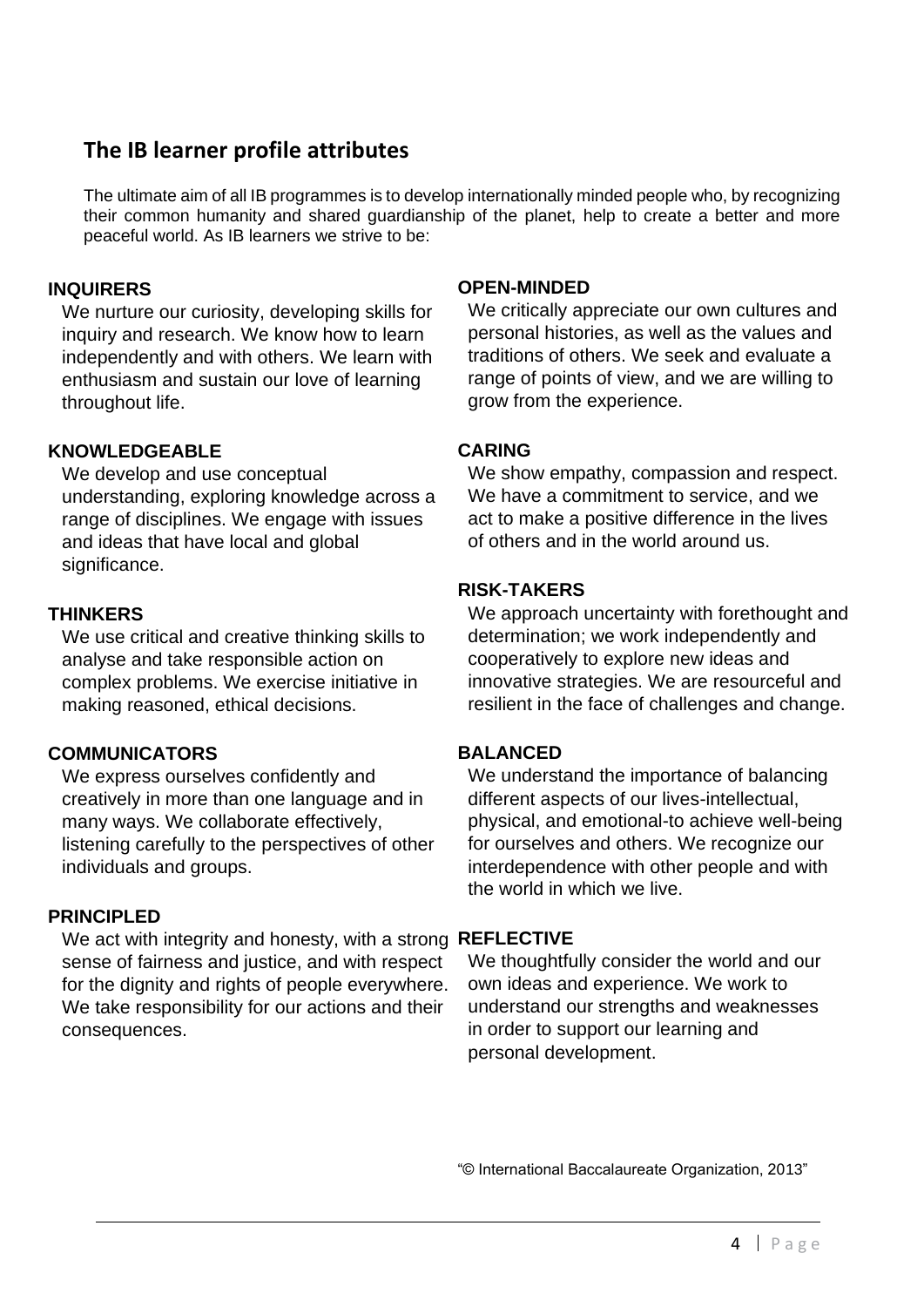### <span id="page-5-0"></span>**The Middle Years Programme at EIS**

The IB's Middle Years Programme (MYP) is a holistic programme with a course of study designed for students aged 11 to 16. At EIS the classes are named MYP1 to MYP5 corresponding to grades 5 to 9 in the Danish system. The MYP provides a framework of learning that emphasizes intellectual challenge and encourages connections between traditional subjects and the real world. It that allows students to develop the knowledge, attitudes, and skills they need to participate effectively in life in the 21st century. The concept of balance is fundamental to the programme in several ways. The language of instruction at EIS is English, and other languages, including Danish, German, Spanish and Mother Tongue\* are offered to students as well.

The IB goal is to provide students with the values and opportunities that will enable them to develop sound judgments, make wise choices, and respect others in the global community. The International Baccalaureate (IB) Middle Years Programme (MYP) was originally developed by the International Schools Association and then further developed by schools during the early 1990s.

It is a purpose-built five-year programme for international-minded schools and is now being taught and implemented worldwide, with considerable growth in Europe, Asia, and the Americas. The IB MYP is geared to meet the needs of IB World Schools, as well as other school systems and is thus being implemented both in international schools and in state systems.

In order to offer the MYP, schools have to go through a strict accreditation process. The process involves an on-site assessment of the school's philosophical, pedagogical, and academic framework, and whether or not it lives up to a range of pre-set standards and practices set by the IB. EIS received authorization to offer the MYP in July 2020.

<span id="page-5-1"></span>\*Mother Tongue is offered in MYP4 and MYP5.

#### **MYP curriculum**

The MYP focuses on "learning how to learn" through systematic development of Approaches to Learning (ATL) skills for communication, collaboration, organization, self-management, reflection, research, information literacy, media literacy, creative and critical thinking, and transfer of learning.

At EIS, MYP students' study eight subject groups integrated through six Global Context that provide a framework for learning within and across the subjects. Students are required to study English (or/and Danish) Language and Literature, Mathematics, Science, Individual and Societies, Languages (Language Acquisition), Arts, Design and Physical and Health Education.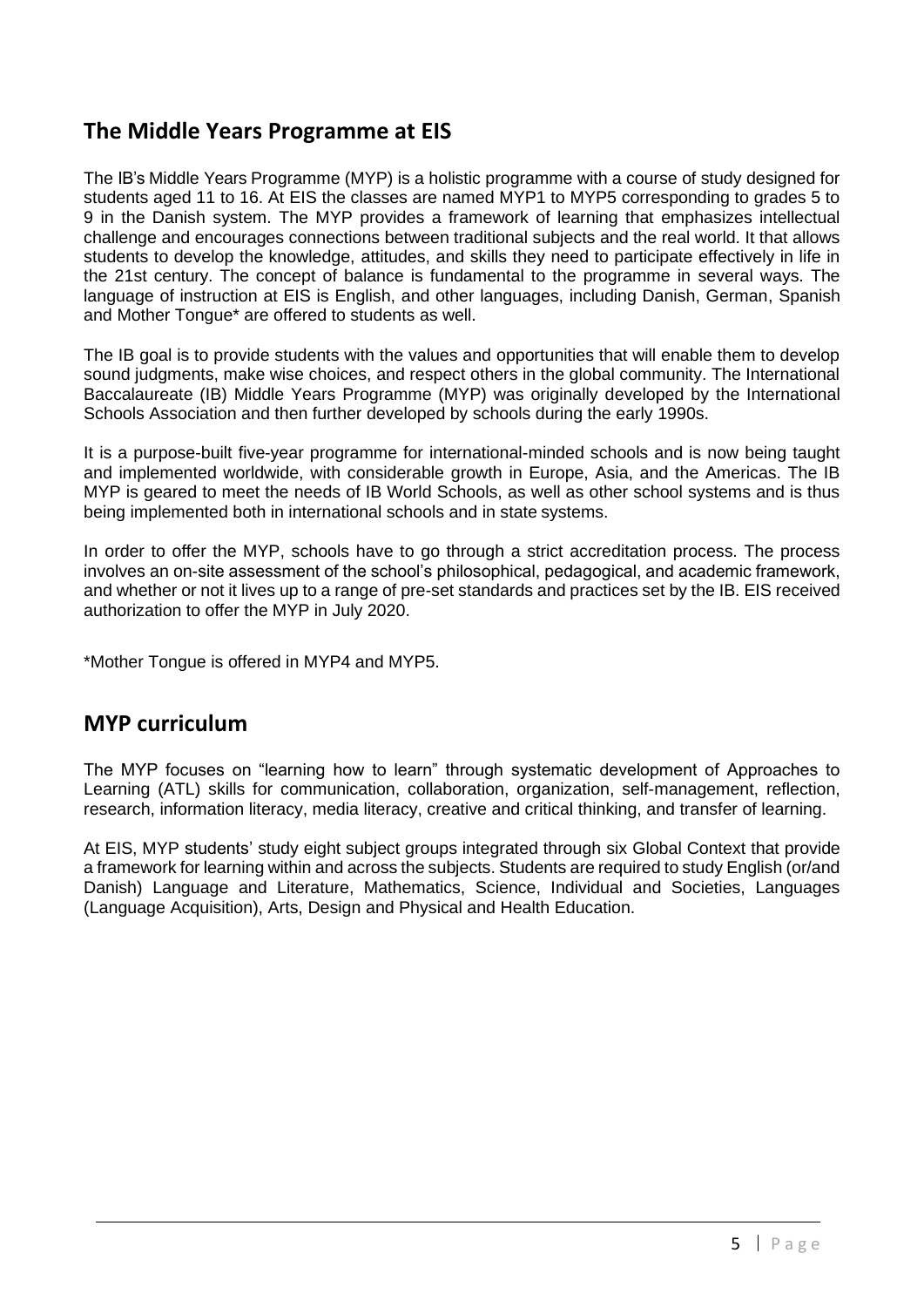The curriculum is illustrated with eight academic areas or subject groups surrounding the Global Contexts. The emphasis is on the fluidity of the curricular framework and the interrelatedness of the subjects.



"© International Baccalaureate Organization 2018"

**Teaching and learning in context**. Students learn best when their learning experiences have an authentic context and are connected to their lives and the world that they have experienced. Using global contexts, MYP students explore human identity, global challenges and what it means to be internationally minded.

**Conceptual understanding.** Concepts are big ideas that have relevance within specific disciplines and across subject areas. MYP students use concepts as a vehicle to inquire into issues and ideas of personal, local and global significance and examine knowledge holistically.

**Approaches to learning (ATL)**. A unifying thread throughout all MYP subject groups, approaches to learning provides the foundation for independent learning and encourage the application of their knowledge and skills in unfamiliar contexts. Developing and applying these skills help students learn how to learn.

**Service as action**. Action (learning by doing and experiencing) and service have always been shared values of the IB community. Students take action when they apply what they are learning in the classroom and beyond.

Language and identity – MYP students are required to learn at least two languages (language of instruction and additional language of choice). Learning to communicate in a variety of ways is fundamental to their development of intercultural understanding and crucial to their identity affirmation. (ibo.org/myp/curriculum)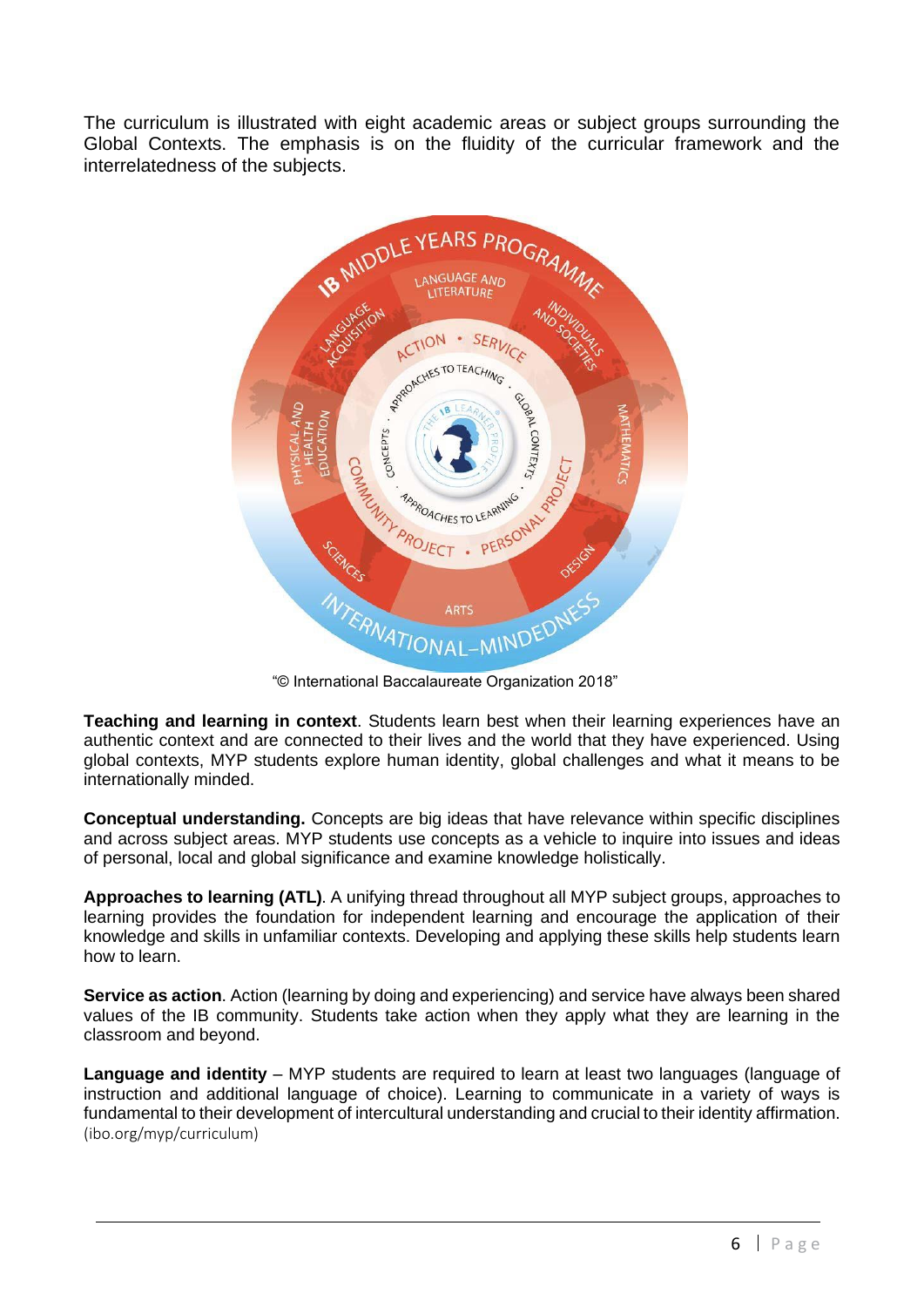# <span id="page-7-0"></span>**Subjects offered in MYP1-5 at EIS**

#### <span id="page-7-1"></span>**LANGUAGE AND LITERATURE:**

MYP1-5: English and/or Danish and/or Mother Tongue\*

Language is fundamental to learning, thinking, and communicating as well as providing an intellectual framework to support conceptual development. It plays a central role in developing critical thinking, cultivating international mindedness, exploring and sustaining personal development and cultural identity and responsibly participating in local, national and global communities.

Language and Literature courses at EIS equip students with linguistic, analytical, and communicative skills that help to develop interdisciplinary understanding. Students develop skills in six domains: listening, speaking, reading, writing, viewing, and presenting, both independently and with others. MYP Language and Literature courses include a balanced study of genres and literary texts including a world literature component.

Students' interactions with texts generate moral, social, economic, political, cultural, and environmental insights. Through their studies, students learn how to form opinions, make decisions, and engage in ethical reasoning. Language and Literature builds upon the experiences in language learning that students have gained during their time in the IB Primary Years Programme (PYP). Knowledge, conceptual understanding will have been developed through trans-disciplinary units of inquiry or independent language inquiry.

The Aims of MYP Language and Literature are to encourage and enable students to:

• use language as a vehicle for thought, creativity, reflection, learning, self-expression, analysis and social interaction;

• develop the skills involved in listening, speaking, reading, writing, viewing and presenting in a variety of contexts;

- develop critical, creative and personal approaches to studying and analyzing different text types,
- engage with texts from different historical periods and a variety of cultures;
- explore and analyze aspects of personal, host and other cultures through a wide range of texts;
- explore language through a variety of media and modes;
- develop a lifelong interest in reading;
- apply linguistic and literary concepts and skills in a variety of authentic contexts.

#### \***Mother Tongue (MYP4 and MYP5)**

Some students whose native language is not English, or Danish will have the opportunity to follow a Mother Tongue programme. A teacher in school, works with students on language concepts e.g., how to write an essay and the structure of a paragraph etc. to facilitate this course. This teacher will communicate regularly with a tutor that the family sources who will grade the student's work in their Mother Tongue. The students will be required to gather reading materials in their Mother Tongue language. The teacher will run workshops on assessment for the Mother Tongue tutors. Where possible, the school encourages Mother Tongue maintenance as research has proven that low proficiency in one's mother tongue greatly impacts a student's ability to learn in another language.

The Mother Tongue programme focuses on developing a student's independent language learning and text analysis skills in preparation for the rigors of the IB Diploma course for selftaught literature.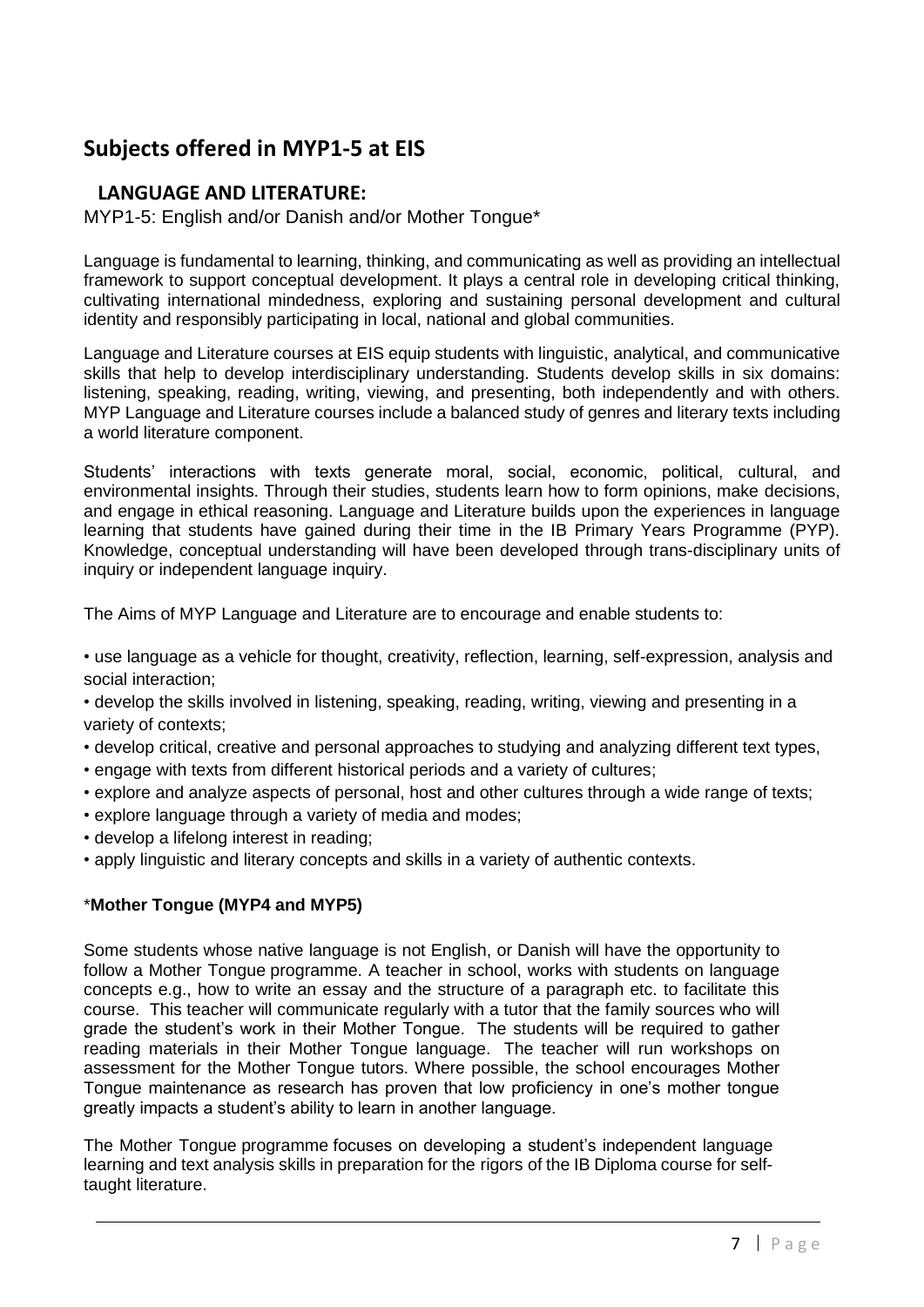#### <span id="page-8-0"></span>**LANGUAGE ACQUISITION:**

#### MYP 1-5: Danish and/or German and/or Spanish

The principal rationale for learning additional languages is to further intercultural awareness and international mindedness, through the acquisition of the language of a culture and the possibilities to reflect upon and explore cultural perspectives.

The ability to communicate in a variety of modes in more than one language is essential to the concept of an international education that promotes intercultural understanding. The role of language is valued as central to developing critical thinking, which is essential for the cultivation of intercultural awareness, international-mindedness and global citizenship. Language is integral to exploring and sustaining personal development and cultural identity and provides an intellectual framework to support conceptual development. The study of an additional language provides students with the opportunity to: develop insights into the features, processes and craft of language and the concept of culture and realize that there are diverse ways of living, behaving and viewing the world. In Danish Language Acquisition the students also learn about the practical environments in their local community, and how to engage with the Danish public and private services.

The aims of MYP Language Acquisition are to encourage and enable students to:

• gain proficiency in an additional language while supporting maintenance of their mother tongue and cultural heritage;

• develop a respect for and understanding of diverse linguistic and cultural heritages;

• develop the communication skills necessary for further language learning and for study, work and leisure in a range of contexts;

• develop multiliteracy skills through the use of a range of learning tools;

• develop an appreciation of a variety of literary and non-literary texts and to develop critical and creative techniques for comprehension and construction of meaning;

• recognize and use language as a vehicle of thought, reflection, self-expression and learning in other subjects • Understand the nature of language and the process of language learning;

- gain insight into the cultural characteristics of the communities where the language is spoken;
- gain an awareness and understanding of the perspectives of people from own and other cultures;
- develop curiosity, inquiry and a lifelong interest in and enjoyment of language learning.

#### <span id="page-8-1"></span>**INDIVIDUALS AND SOCIETIES:**

MYP 1-5: Integrated Humanities

Integrated Humanities encourages learners to respect and understand the world around them and equips them with a skill base appropriate for a learner in the 21st century. Integrated Humanities at EIS involves inquiring into historical, contemporary, geographical, political, social, economic, religious, technological, and cultural contexts that influence and have an impact on individuals, societies, and environments. This encourages learners, both students and teachers to consider varied local and global contexts. In these courses' students collect, describe, and analyze data used in studies of societies, test hypotheses and learn to interpret complex information including original source material.

The aims of MYP Integrated Humanities are to encourage and enable students to: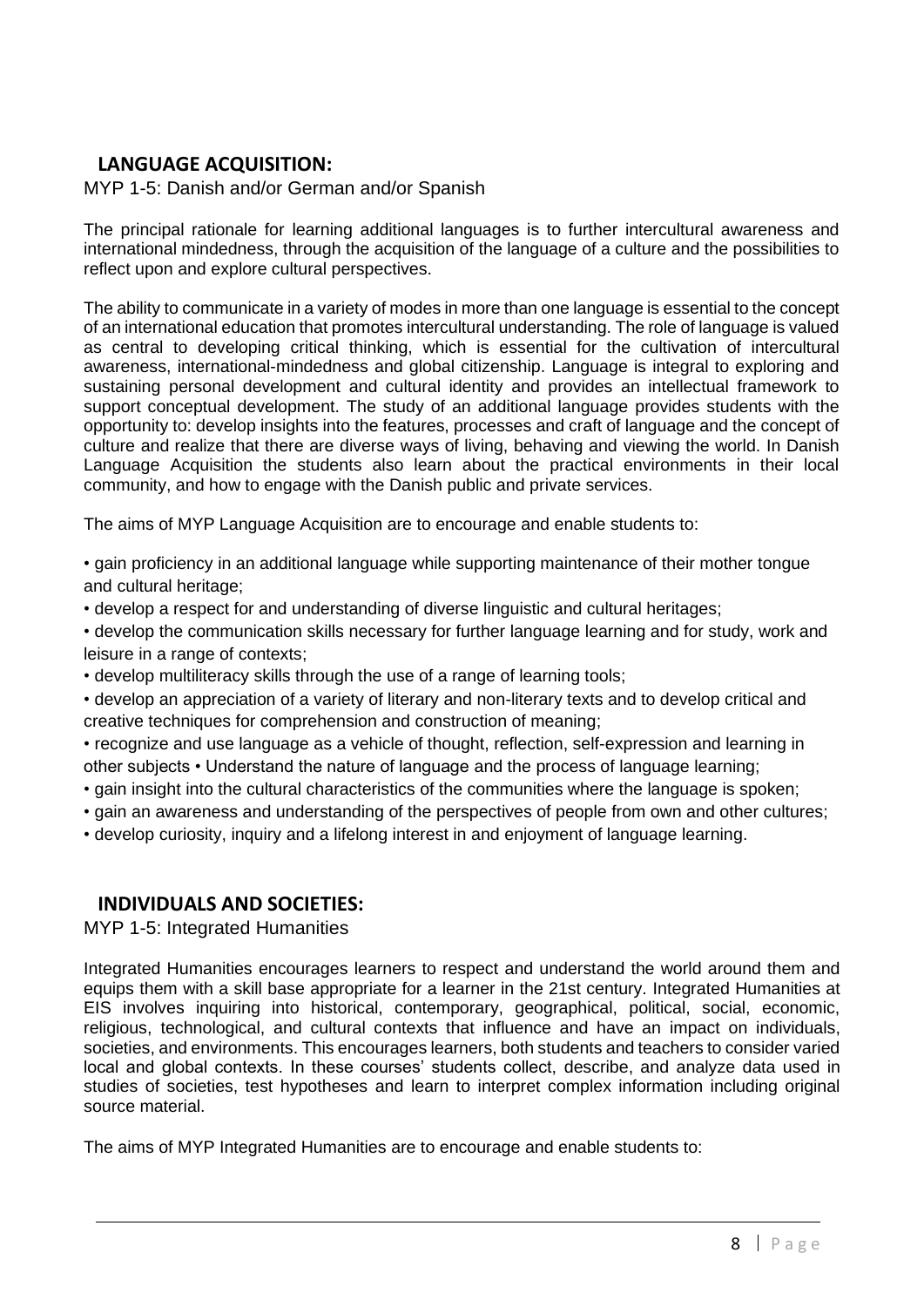• appreciate human and environmental commonalities and diversity;

- understand the interactions and interdependence of individuals, societies and the environment;
- understand how both the environment and human systems operate and evolve;

• identify and develop concern for the well-being of human communities and the natural environment;

• act as responsible citizens of local and global communities;

• develop inquiry skills that lead towards conceptual understandings of the relationships between individuals, societies and the environments in which they live.

#### <span id="page-9-0"></span>**SCIENCES:**

MYP 1-5: Integrated Science

With inquiry at the core, MYP Integrated Science at EIS aims to guide students to investigate issues independently and collaboratively through research, observation, and experimentation. Throughout the science programme, students are provided with opportunities to show their understanding of the main concepts and processes of science by applying these to solve problems in familiar and unfamiliar situations. As they investigate real examples of science applications, students discover the tensions between science and morality, ethics, culture, economics, politics, and the environment.

Scientific inquiry fosters critical and creative thinking about research and design as well as the identification of assumptions and alternative explanations. Students learn to appreciate and respect the ideas of others, gain good ethical reasoning skills, and further develop their sense of responsibility as members of local and global communities.

The Aims of MYP Integrated Science are to encourage and enable students to:

- understand and appreciate science and its implications;
- consider science as a human endeavor with benefits and limitations;
- cultivate analytical, inquiring and flexible minds that pose questions, solve problems, construct explanations and judge arguments;
- develop skills to design and perform investigations, evaluate evidence and reach conclusions;
- build an awareness of the need to effectively collaborate and communicate;
- apply language skills and knowledge in a variety of real-life contexts;
- develop sensitivity towards the living and non-living environments;
- reflect on learning experiences and make informed choices.

#### <span id="page-9-1"></span>**MATHEMATICS**

MYP 1-5: Mathematics

The study of mathematics is a fundamental part of a balanced education. It promotes a powerful universal language, analytical reasoning and problem-solving skills that contribute to the development of logical, abstract, and critical thinking. MYP Mathematics at EIS promotes both inquiry and application, helping students to develop problem solving techniques that transcend the discipline and are useful in the world outside school.

MYP Mathematics at EIS is tailored to the needs of students, seeking to intrigue and motivate them to want to learn its principles. Throughout the programme students develop procedural fluency, conceptual understanding, communication skills and understanding and skills in real life applications. Mathematics at EIS aims to equip all students with the knowledge, understanding and intellectual capabilities to address further courses in mathematics as well as to prepare them to effectively use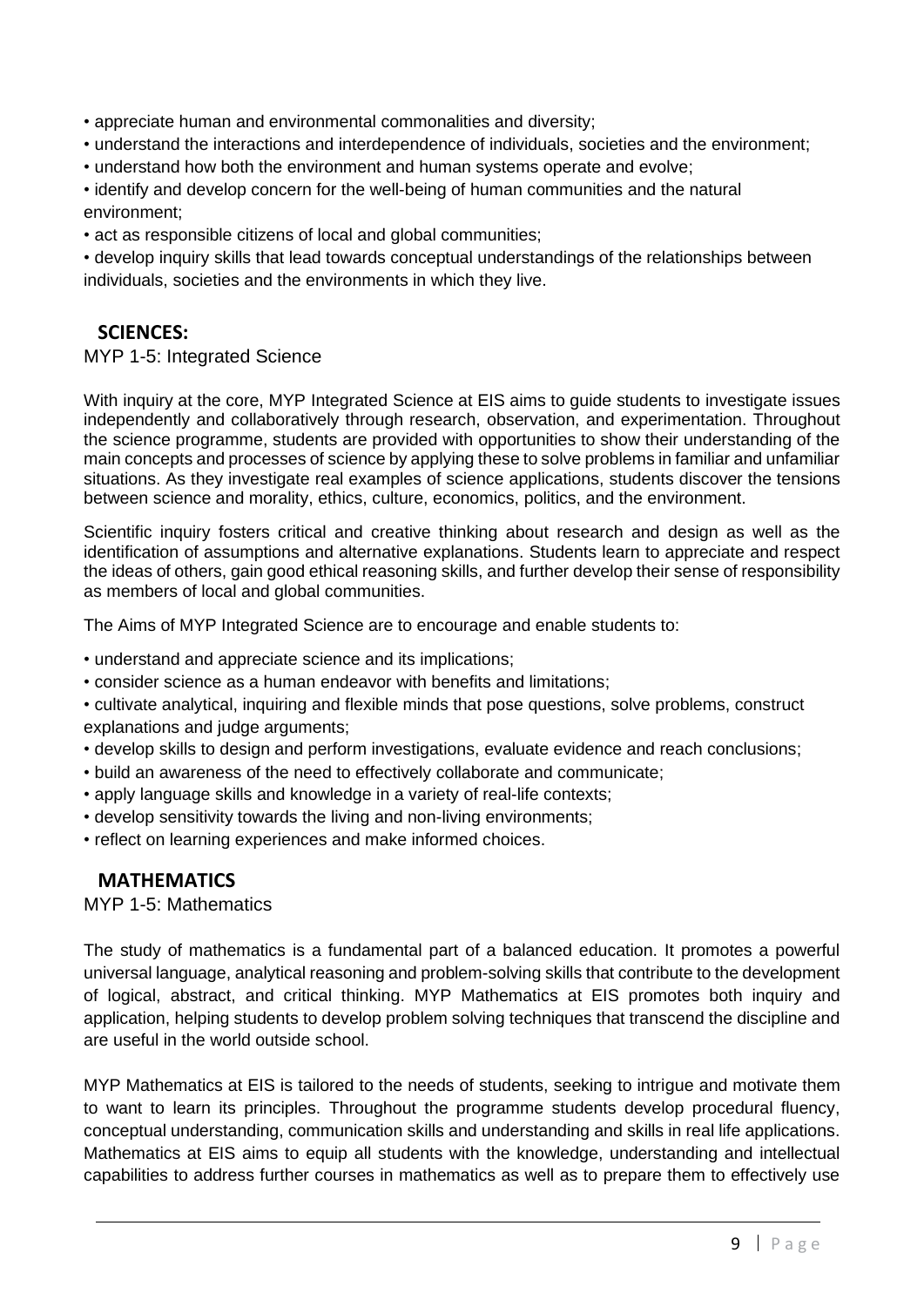mathematics in problem solving and decision making in everyday life.

The Aims of MYP Mathematics courses are to encourage and enable students to:

• enjoy mathematics, develop curiosity and begin to appreciate its elegance and power;

- develop an understanding of the principles and nature of mathematics;
- communicate clearly and confidently in a variety of contexts;
- develop logical, critical and creative thinking;
- develop confidence, perseverance and independence in mathematical thinking and problem solving;
- develop powers of generalization and abstraction;
- apply and transfer skills to a wide range of real-life situations, other areas of knowledge and future development;
- appreciate how developments in technology and mathematics have influenced each other;

• the moral, social and ethical implications arising from the work of mathematicians and the applications of mathematics;

• the international dimension in mathematics and the contribution of mathematics to other areas of knowledge;

• develop the knowledge, skills and attitudes necessary to pursue further studies in mathematics;

• develop the ability to reflect critically upon their own work and the work of others.

#### <span id="page-10-0"></span>**ARTS**

MYP 1-3: Music, Theatre, Visual Art M4 – 5: Performing Arts (Music and Theatre) and Visual Art

The Arts is a universal form of human expression that engages us in affective, imaginative, and productive activity. Learning through the arts helps us to explore, shape and communicate our sense of identity and understanding of the world, while providing opportunities to develop self-confidence, resilience, and adaptability. In the MYP, the Arts challenge students to consider authentic issues and develop their skills beyond superficiality and imitation. Students are provided with opportunities to function as artists as well as learners of the arts. To be an artist one must be curious, and by developing curiosity about themselves, others in the world, students become effective learners, inquirers, and creative problem solvers.

In the MYP, students are guided to create, perform, and present art in ways that engage and convey their own feelings, experiences and ideas. Ongoing reflection, along with self-evaluation and peer evaluation, allows students to identify their progress and organize their learning for themselves. MYP Arts value the process of creating the artwork as much as the finished product; the two elements combined tell us what students have experienced, learned, and attempted to convey. In this way, the educational value of any artwork is seen by placing it within the context of its creation.

Involvement with the Arts can contribute to an inquiring and empathetic world view, stimulate imaginations, challenge perceptions, develop thinking and analytical skills, enrich emotional cultural and spiritual lives, uplift and entertain; this is the goal of MYP Arts.

The aims of MYP Arts are to encourage and enable students to:

- create and present art;
- develop skills specific to the discipline;
- engage in a process of creative exploration and (self) discovery;
- make purposeful connections between investigation and practice;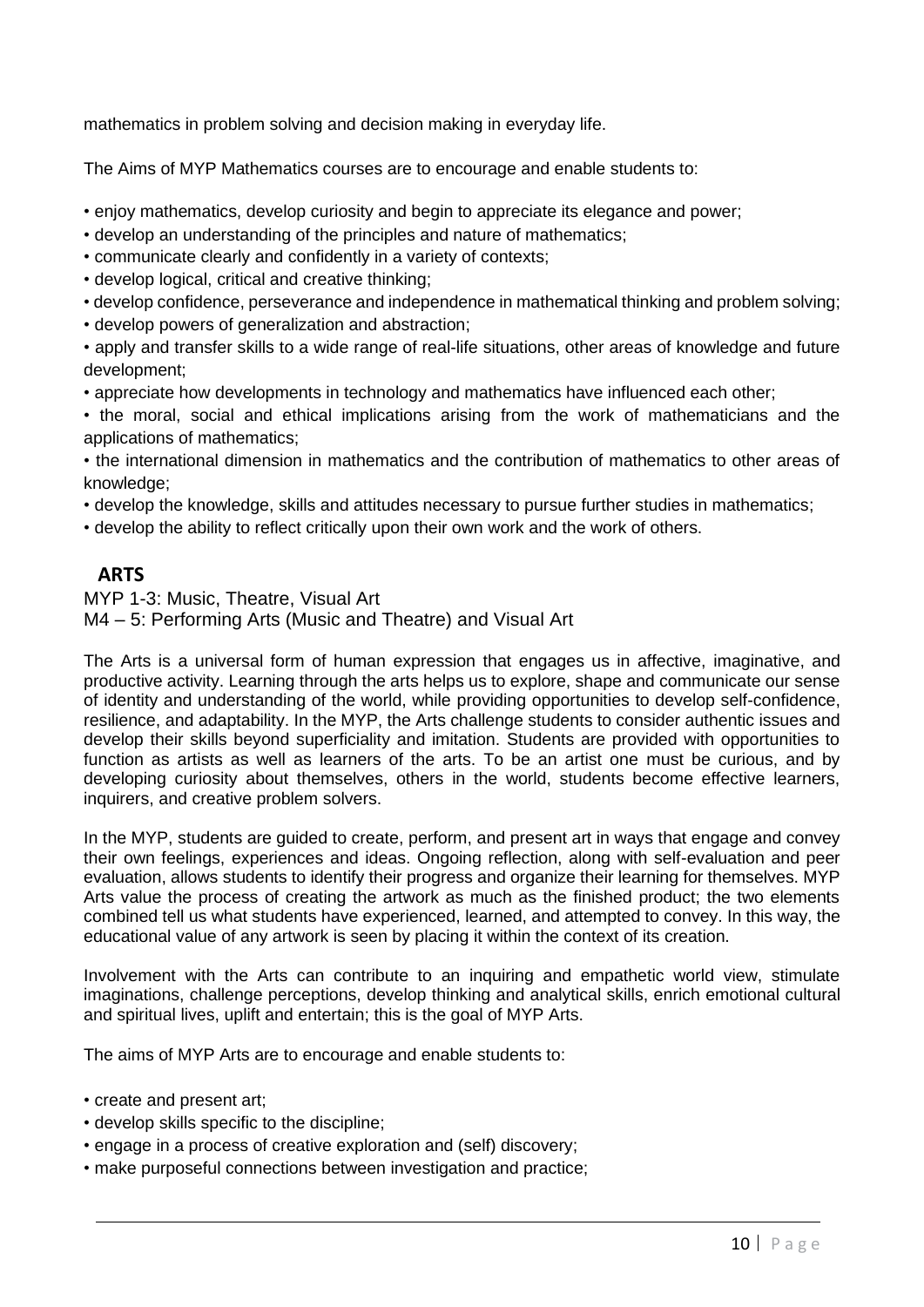- understand the relationship between art and its contexts;
- respond to and reflect on art;
- deepen their understanding of art.

#### <span id="page-11-0"></span>**PHYSICAL AND HEALTH EDUCATION**

MYP 1-5: PHE

MYP Physical and Health Education (PHE) aims to empower students to understand and appreciate the value of being physically active while developing the motivation for making healthy and informed life choices. To this end, at EIS, PHE courses foster the development - whole world of knowledge, skills and attitudes contributing to a balanced and healthy lifestyle.

Throughout the five years of the MYP, students develop knowledge, critical thinking and reflection skills, and a sense of responsibility, as well as interpersonal and self-motivational skills. This in turn encourages choices that will contribute to long-term healthy living. PHE will bring the unique perspective of learning through the physical, which can greatly contribute to students' approaches to learning (ATL) skills and is transferable across other subject groups.

The aims of MYP Physical and Health Education are to encourage and enable students to:

- use inquiry to explore physical and health education concepts;
- participate effectively in a variety of contexts;
- understand the value of physical activity;
- achieve and maintain a healthy lifestyle;
- collaborate and communicate effectively;
- build positive relationships and demonstrate social responsibility.

#### <span id="page-11-1"></span>**DESIGN**

M1-5: Design (digital and product)

Design and the resulting development of new technologies have given rise to profound changes in society, transforming how we access and process information, adapt to our environment, communicate with others, solve problems, work and live. MYP Design at EIS challenges students to apply practical and creative thinking skills to solve design problems; encouraging students to explore the role of Design in historical and contemporary contexts; raises students' awareness of their responsibilities when making design decisions and taking action. EIS's holistic approach to teaching and learning acknowledges that inquiry and problem solving contribute to students' development of thinking skills and strategies that will equip them to face the rapidly changing demands of the 21st century.

The aims of MYP Design are to encourage and enable students to:

• enjoy the design process and develop an appreciation of its elegance and power;

• develop knowledge, understanding and skills from different disciplines to design and create solutions to problems using the design cycle;

• use and apply technology effectively as a means to access, process and communicate information, model and create solutions and to solve problems;

• develop an appreciation of the impact of design innovations for life, global society and environments;

• appreciate the past, present and emerging design within cultural, political, social, historical and environmental contexts;

• develop respect for others' viewpoints and appreciate alternative solutions to problems;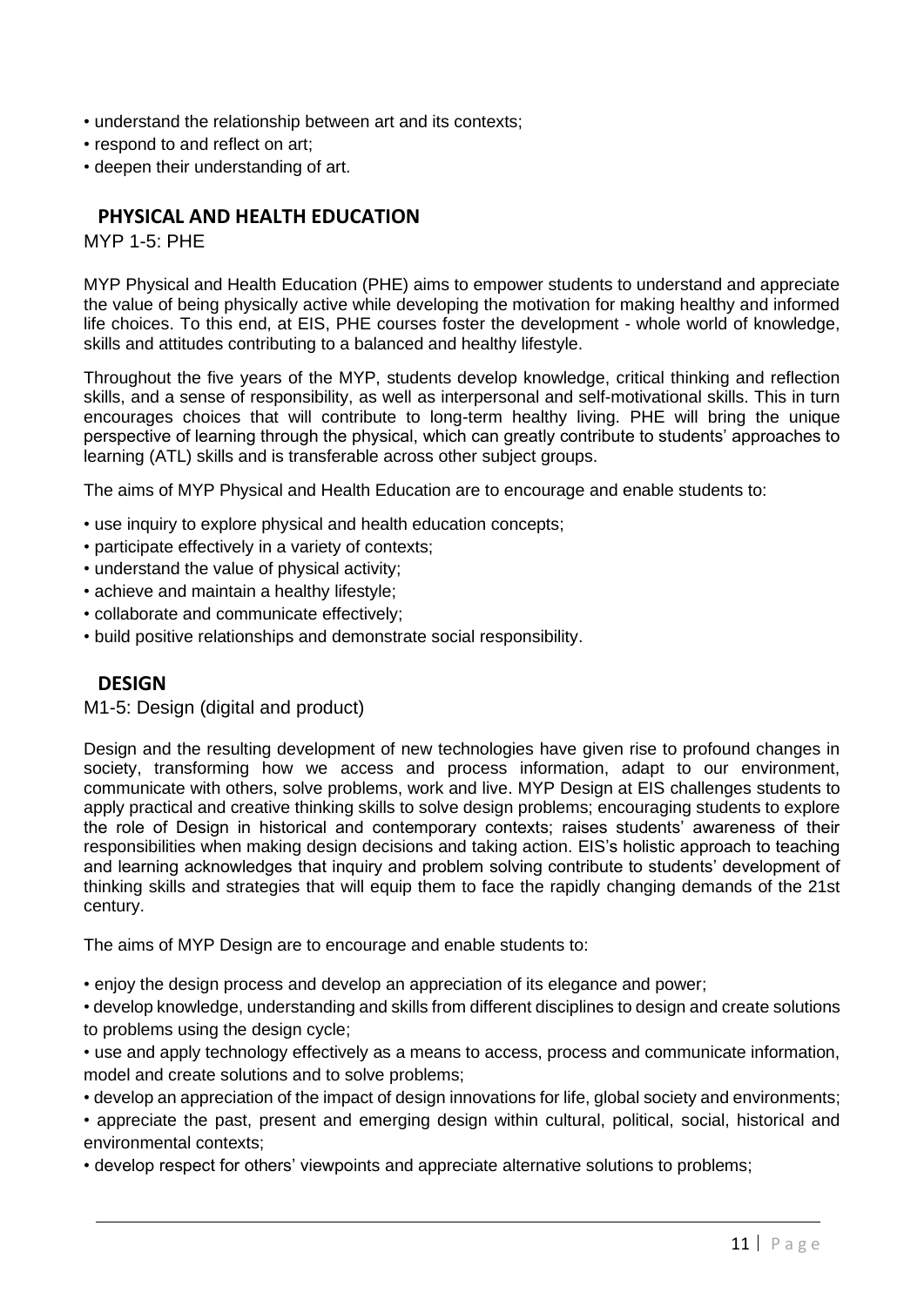• act with integrity and honesty and take responsibility for their own actions, developing effective working practices.

#### <span id="page-12-0"></span>**ENGLISH AS AN ADDITIONAL LANGUAGE**

EIS welcomes students for whom English is not their primary language. Our mission is to advance the academic language development and academic achievement of English language learners, so that these students successfully access the English school curriculum and experience positive achievement across academic subject areas. Our objective is to develop the EAL student's communicative competence in English to a level that will allow the student to function on a peer group level socially, culturally, and academically.

We strive to provide each EAL student with appropriate services based upon our programme guidelines. Our focus is to build language proficiency in the four language domains: listening, speaking, reading, and writing. To support students in their language learning, English language assessments are given to determine the needs of each EAL student. In addition, classroom observation and informal assessments may be used to show growth within the programme. Instruction in this programme is focused mainly on language acquisition as well as on content. The instructor uses specialized curriculum as a supplement to EIS's IB core curriculum.

#### <span id="page-12-1"></span>**STUDENT SUPPORT SERVICES**

At EIS, we utilise support services through the Kommune throughout the year, parents, teachers, and specialists work collaboratively to identify and support students with all aspects of their development thus supporting the whole child as they proceed through their educational experience. As a school, we proactively identify students who may require additional assistance to meet school expectations. If a child is struggling with some aspect of their development, we use early indication systems to provide immediate support through collaborative problem solving, research-based interventions, and progress monitoring tools to ensure our effectiveness. As a school which values diversity, students are included in the mainstream classroom to the maximum extent possible while also providing separate spaces for learning when appropriate.

#### <span id="page-12-2"></span>**PROJECTS**

Though not always timetabled, MYP 1-5 will every year be completing one or more projects leading towards the MYP 5 personal project. These projects include, but are not limited to, First LEGO League, STEAM week, MYP Arts Showcase, School Productions and other projects initiated by and fostered by Week Without Walls and field trips, etc.

#### <span id="page-12-3"></span>**PERSONAL PROJECT MYP 5**

The MYP Personal Project is a capstone of the MYP and a requirement of the IB. It is a student centered and age-appropriate practical exploration in which students consolidate their learning throughout the programme. This long-term project is designed as an independent learning experience. The Personal Project formally assesses students' Approaches to Learning skills for selfmanagement, research, communication, critical and creative thinking, and collaboration.

The Personal Project encourages students to use a combination of skills developed through the fiveyear programme. In particular, the project encourages students to practice and strengthen their Approaches to Learning (ATL) skills, to connect classroom-learning engagements with personal experience, and to develop their own interests for lifelong learning.

The Personal Project is an excellent opportunity for students to produce truly creative pieces of work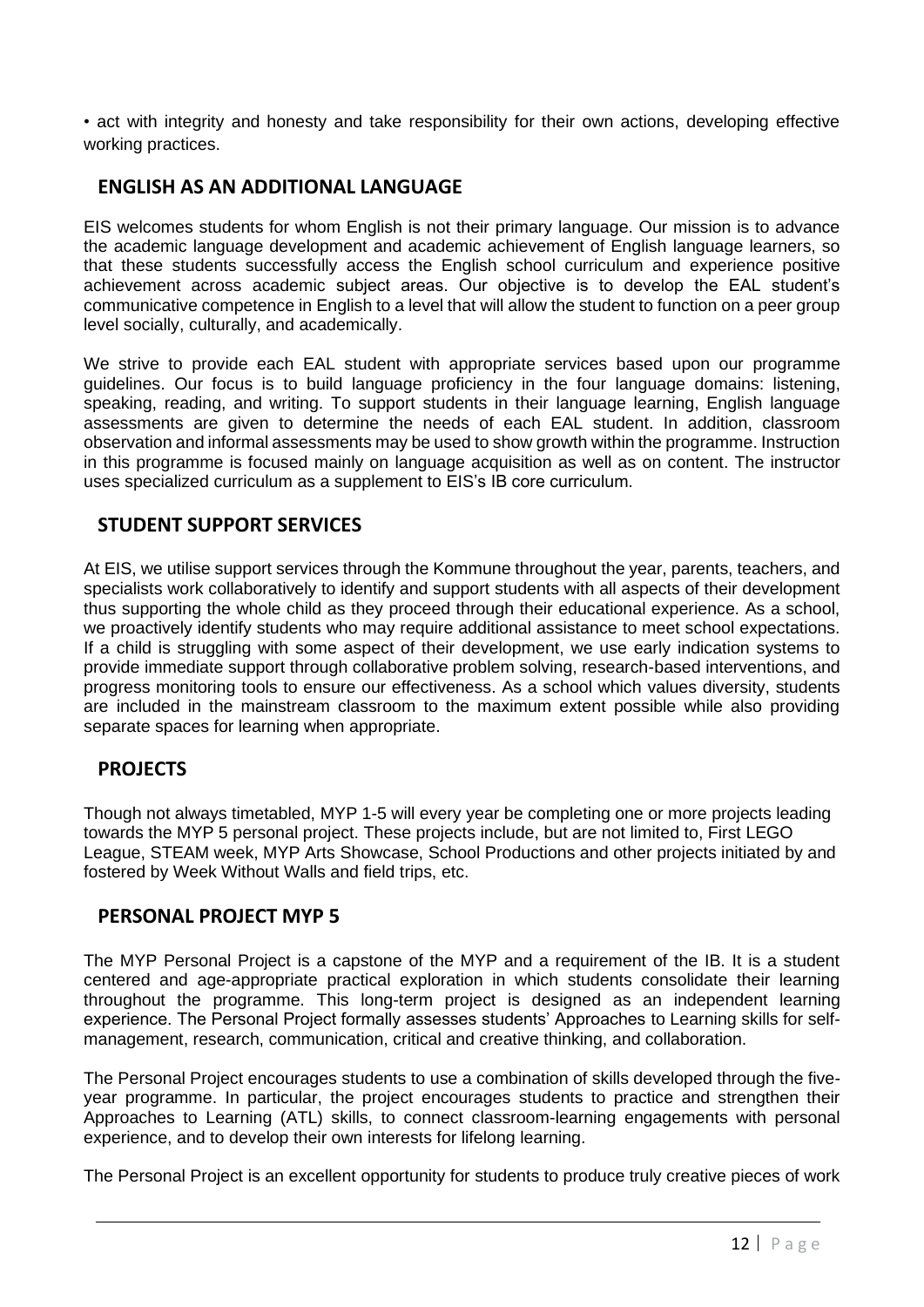of their own choice even if it has not been represented by one of the subject areas. Students will keep a process journal documenting their problem-solving strategies and the learning process, enabling them to examine and reflect upon their experience.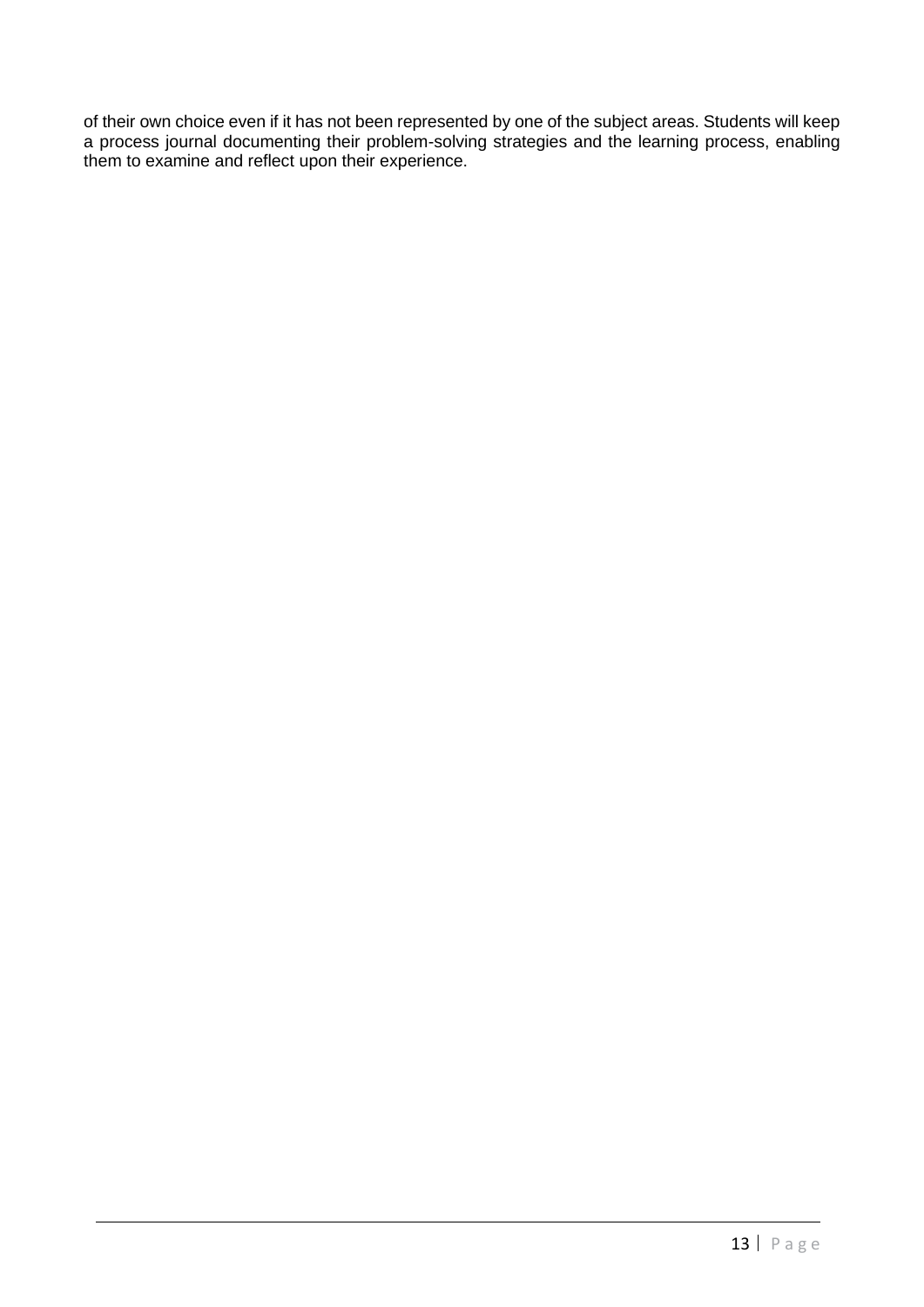#### <span id="page-14-0"></span>**Assessment at EIS**

In assessing MYP students, EIS uses the set of criteria common to IB schools worldwide. Each subject is graded according to **four criteria** on a scale of 1-8 (see example for language and literature below). A complete list of the criteria used for each subject can be found on page 15.

During the semester, students will be given tasks and assignments, which are assessed according to one or more of these criteria (more complex tasks will involve more criteria). At reporting time (twice a year), teachers will select a cumulative grade for each criterion based on previous work. This can be seen in the example report card below.

The grades for each of these criteria are then added up (for a maximum possible of 32) and converted to a **final IB subject grade** of 1-7 using the following scale.

A generic, qualitative description of each grade can be found on page 14.

| Grade             |     |       |                                  |              |                               |                                  |       |
|-------------------|-----|-------|----------------------------------|--------------|-------------------------------|----------------------------------|-------|
| <b>Boundaries</b> | U-5 | $6-9$ | 10-l<br>$\overline{\phantom{a}}$ | ∽-<br>C<br>ີ | $\sim$<br><b>Q-1</b><br>ں ے-ت | $\sim$<br>$2\Delta$ - .<br>–∼∠ ו | 28-32 |

#### Language and literature: Language and literature

| Achievement Level Maximum |                                                                                                                                                                                                                |
|---------------------------|----------------------------------------------------------------------------------------------------------------------------------------------------------------------------------------------------------------|
|                           |                                                                                                                                                                                                                |
| 7                         | 8                                                                                                                                                                                                              |
|                           |                                                                                                                                                                                                                |
| 6                         | 8                                                                                                                                                                                                              |
|                           |                                                                                                                                                                                                                |
| $\mathcal{L}$             | 8                                                                                                                                                                                                              |
|                           |                                                                                                                                                                                                                |
| 6                         | 8                                                                                                                                                                                                              |
| 26                        | 32                                                                                                                                                                                                             |
|                           | linguistic, literary and visual devices, demonstrating clear awareness of impact on an audience,<br>considerable degree of accuracy; errors do not hinder effective communication, makes sufficient<br>Totals: |

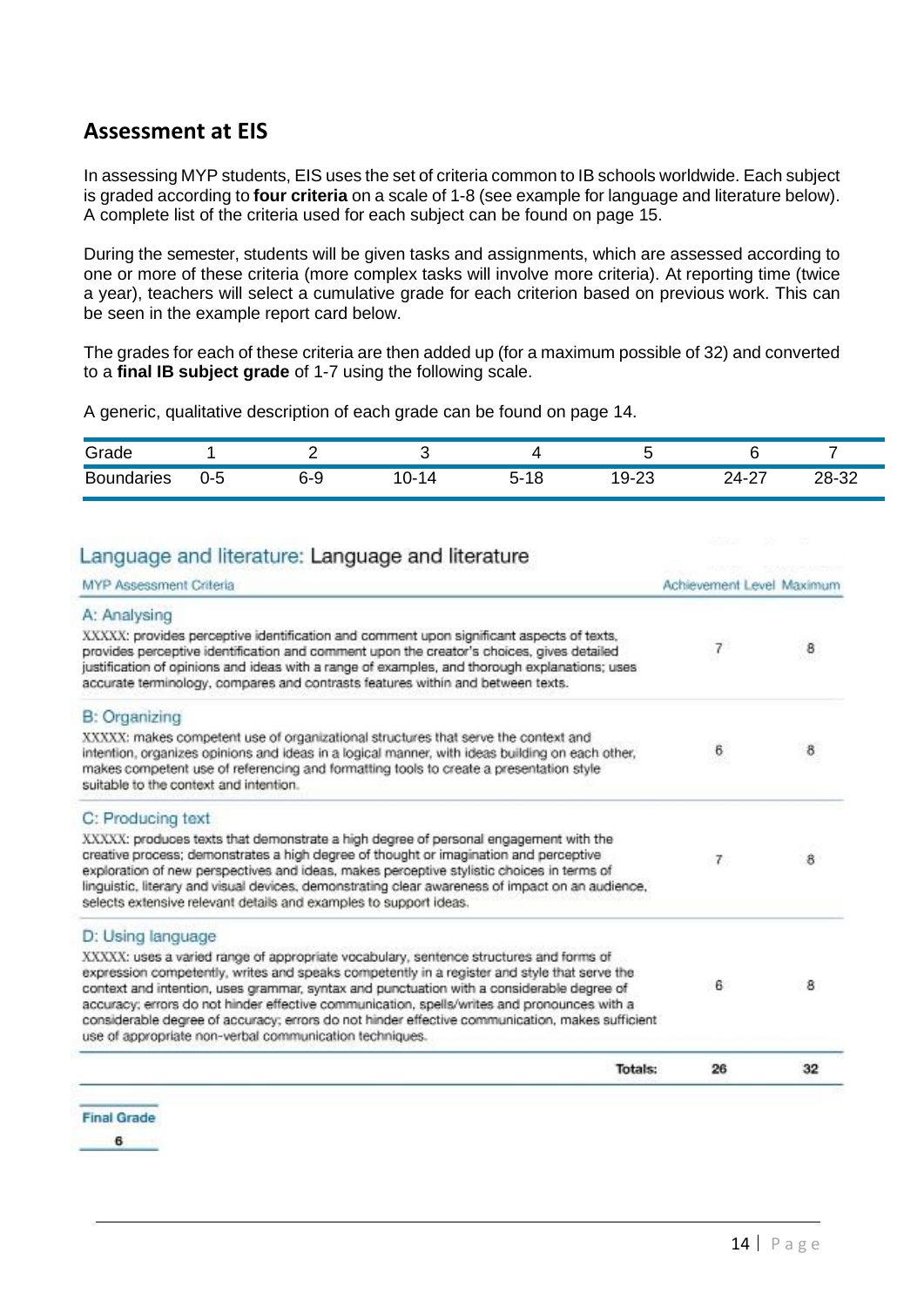# <span id="page-15-0"></span>**Grade Descriptors**

| Grade          | <b>Boundary</b><br>guidelines | <b>Descriptor</b>                                                                                                                                                                                                                                                                                                                                              |
|----------------|-------------------------------|----------------------------------------------------------------------------------------------------------------------------------------------------------------------------------------------------------------------------------------------------------------------------------------------------------------------------------------------------------------|
| 1              | $1 - 5$                       | Produces work of very limited quality. Conveys many significant<br>misunderstandings or lacks understanding of most concepts and contexts. Very<br>rarely demonstrates critical or creative thinking. Very inflexible, rarely using<br>knowledge or skills.                                                                                                    |
| $\overline{2}$ | $6-9$                         | Produces work of limited quality. Expresses misunderstandings or significant gaps<br>in understanding for many concepts and contexts. Infrequently demonstrates<br>critical or creative thinking. Generally inflexible in the use of knowledge and skills,<br>infrequently applying knowledge and skills.                                                      |
| 3              | $10 - 14$                     | Produces work of an acceptable quality. Communicates basic understanding of<br>many concepts and contexts, with occasionally significant misunderstandings or<br>gaps. Begins to demonstrate some basic critical and creative thinking. Is often<br>inflexible in the use of knowledge and skills, requiring support even in familiar<br>classroom situations. |
| 4              | $15 - 18$                     | Produces good-quality work. Communicates basic understanding of most<br>concepts and contexts with few misunderstandings and minor gaps. Often<br>demonstrates basic critical and creative thinking. Uses knowledge and skills with<br>some flexibility in familiar classroom situations but requires support in unfamiliar<br>situations.                     |
| 5              | 19-23                         | Produces generally high-quality work. Communicates secure understanding of<br>concepts and contexts. Demonstrates critical and creative thinking, sometimes<br>with sophistication. Uses knowledge and skills in familiar classroom and real-world<br>situations and, with support, some unfamiliar real-world situations.                                     |
| 6              | 24-27                         | Produces high-quality, occasionally innovative work. Communicates extensive<br>understanding of concepts and contexts. Demonstrates critical and creative<br>thinking, frequently with sophistication. Uses knowledge and skills in familiar and<br>unfamiliar classroom and real- world situations, often with independence.                                  |
| $\overline{7}$ | 28-32                         | Produces high-quality, frequently innovative work. Communicates comprehensive,<br>nuanced understanding of concepts and contexts. Consistently demonstrates<br>sophisticated critical and creative thinking. Frequently transfers knowledge and<br>skills with independence and expertise in a variety of complex classroom and real-<br>world situations.     |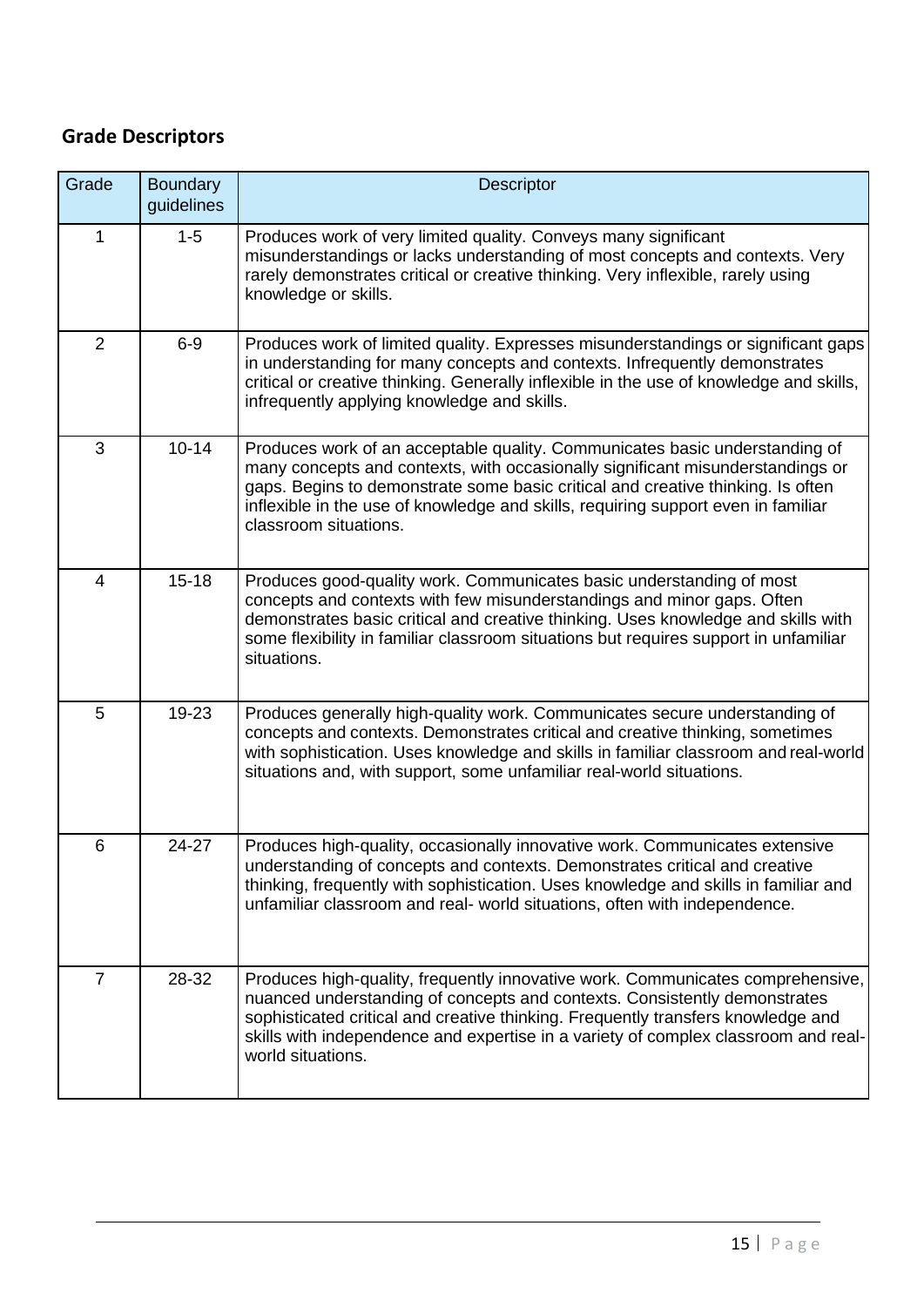# <span id="page-16-0"></span>**Subject-specific objectives and subject criteria**

Below is an overview of the objectives for each subject in the MYP. The letters correspond to the given criteria as they also are found on ManageBac.

|                                  | A                            | B                            | $\overline{C}$                | D                                                |
|----------------------------------|------------------------------|------------------------------|-------------------------------|--------------------------------------------------|
| Language<br>and literature       | Analyzing                    | Organizing                   | Producing text                | Using language                                   |
| Language<br>acquisition          | Listening                    | Reading                      | Speaking                      | Writing                                          |
| Integrated<br><b>Humanities</b>  | Knowing and<br>understanding | Investigating<br>patterns    | Communicating                 | Thinking critically                              |
| Integrated<br><b>Sciences</b>    | Knowing and<br>understanding | Inquiring and<br>designing   | Processing and<br>evaluating  | Reflecting on the<br>impacts of science          |
| <b>Mathematics</b>               | Knowing and<br>understanding | Investigating<br>patterns    | Communicating                 | Applying<br>mathematics in<br>real-life contexts |
| Arts                             | Knowing and<br>understanding | Developing skills            | Thinking creatively           | Responding                                       |
| Physical and health<br>education | Knowing and<br>understanding | Planning for<br>performances | Applying<br>and<br>performing | Reflecting and<br>improving<br>performance       |
| Design                           | Inquiring and<br>analyzing   | Developing ideas             | Creating the<br>solution      | Evaluating                                       |
| <b>MYP Projects</b>              | Planning                     | Applying skills              | Reflecting                    |                                                  |
| Interdisciplinary                | Evaluating                   | Synthesizing                 | Reflecting                    |                                                  |

*("From Principles into Practice", IBO 2014)*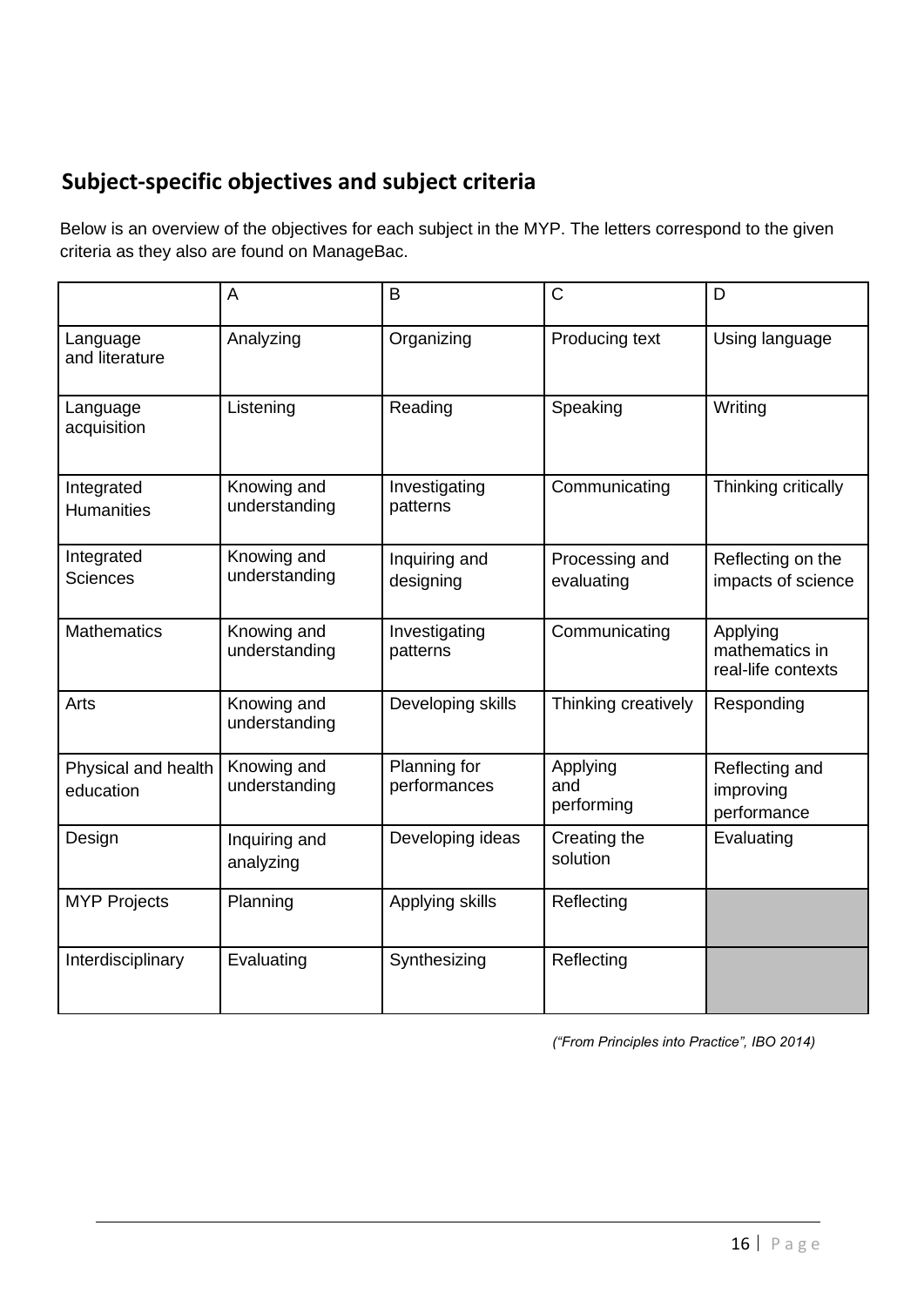#### <span id="page-17-0"></span>**Parent communication and progress reports**

#### <span id="page-17-1"></span>**MANAGEBAC**

ManageBac is EIS's chosen online platform for curriculum planning, assessment, and reporting as well as communication between EIS, parents and students.

#### <span id="page-17-2"></span>**REPORTING**

Parents receive summative student reports twice a year at the end of each semester. 3-way conferences are held in October and March with a student-led conference and MYP Arts showcase in June. The aim of school reporting is to keep parents informed about students' academic performance, everyday well-being, and social school life. The student-led conference and/ MYP Arts Showcase is an opportunity for students to present their progress and goals to parents personally, and to share some of the reflection and thinking behaviours and exciting work that they have been involved in during the year.

Reports include feedback on academic progress, Approaches to Learning skills, Service as Action engagement, as well as comments on social and emotional indicators.

#### <span id="page-17-3"></span>**TRACKING STUDENT PERFORMANCE**

During the school year, parents can continuously follow the planned school experiences on ManageBac as well as see the weekly calendar, assignments due, and the student's grades for the different assignments.

The calendar, including upcoming assignments, can be found in the 'Calendar' tab on the left, which also will show the student's attendance and enable parents to send messages to the homeroom teacher.

| $\equiv$ Menu<br>A Esbjerg International School |            |                                            |                 |                                                          |                                             |                                     |                                |
|-------------------------------------------------|------------|--------------------------------------------|-----------------|----------------------------------------------------------|---------------------------------------------|-------------------------------------|--------------------------------|
| <b>GENERAL</b>                                  |            |                                            |                 |                                                          |                                             |                                     |                                |
|                                                 | Overview   | <b>SA</b><br><b>Personal Projects</b>      | <b>Messages</b> | Calendar                                                 | <b>Files</b>                                | <b>Members</b>                      |                                |
| 団<br>Calendar<br>Attendance                     | Today<br>≺ | January 2020<br>$\rightarrow$              |                 |                                                          |                                             |                                     | Month<br>Week                  |
| Messages                                        | Monday     | Tuesday                                    | Wednesday       | Thursday                                                 | Friday                                      | Saturday                            | Sunday                         |
| <b>ACADEMICS</b>                                | 30         | 31                                         | 1               | $\overline{2}$                                           | 3                                           | 4                                   | 5                              |
| Progress                                        |            | $\overline{7}$<br>6                        | 8               | 9                                                        | 10                                          | 11                                  | 12                             |
| Timetables                                      |            | <b>9AM Spelling</b><br>test $12o$          |                 |                                                          |                                             |                                     | 11:55PM FT-<br>Semana2-        |
| <b>Portfolio</b><br><b>Reports</b>              | 13         | 14                                         | 15              | 16                                                       | 17                                          | 18                                  | <b>SWAY</b> <sup>O</sup><br>19 |
| <b>B PARENTS ASSOCIATION</b>                    |            | 9AM Ideer til<br>essay ark 23 <sup>6</sup> |                 | <b>9AM</b><br>Læseprøve 4<br>$\bullet$                   | 9:20AM<br>Macromolecule<br>Lab <sub>o</sub> | 11:55PM FT-<br>Semana3 <sup>O</sup> |                                |
| Overview                                        |            | <b>9AM Spelling</b><br>test $13o$          |                 | <b>9AM Nazi</b><br><b>Medical</b>                        | 11:55PM FT-<br>Semana2-3 <sup>0</sup>       |                                     |                                |
| alendar                                         |            |                                            |                 | Experimentatio<br>$n$ $\odot$                            |                                             |                                     |                                |
| Aessages                                        |            | 1:15PM<br>Propaganda<br><b>GRASPS task</b> |                 | <b>9AM Report on</b><br>what we have<br>read in class in |                                             |                                     |                                |
| Files                                           |            | ക                                          |                 | <b>Aug-Dec 2019</b><br>$\bullet$                         |                                             |                                     |                                |
|                                                 |            | <b>2PM Cultural</b><br>production          |                 | 9:15AM<br>Participation -                                |                                             |                                     |                                |
|                                                 |            |                                            |                 |                                                          |                                             |                                     |                                |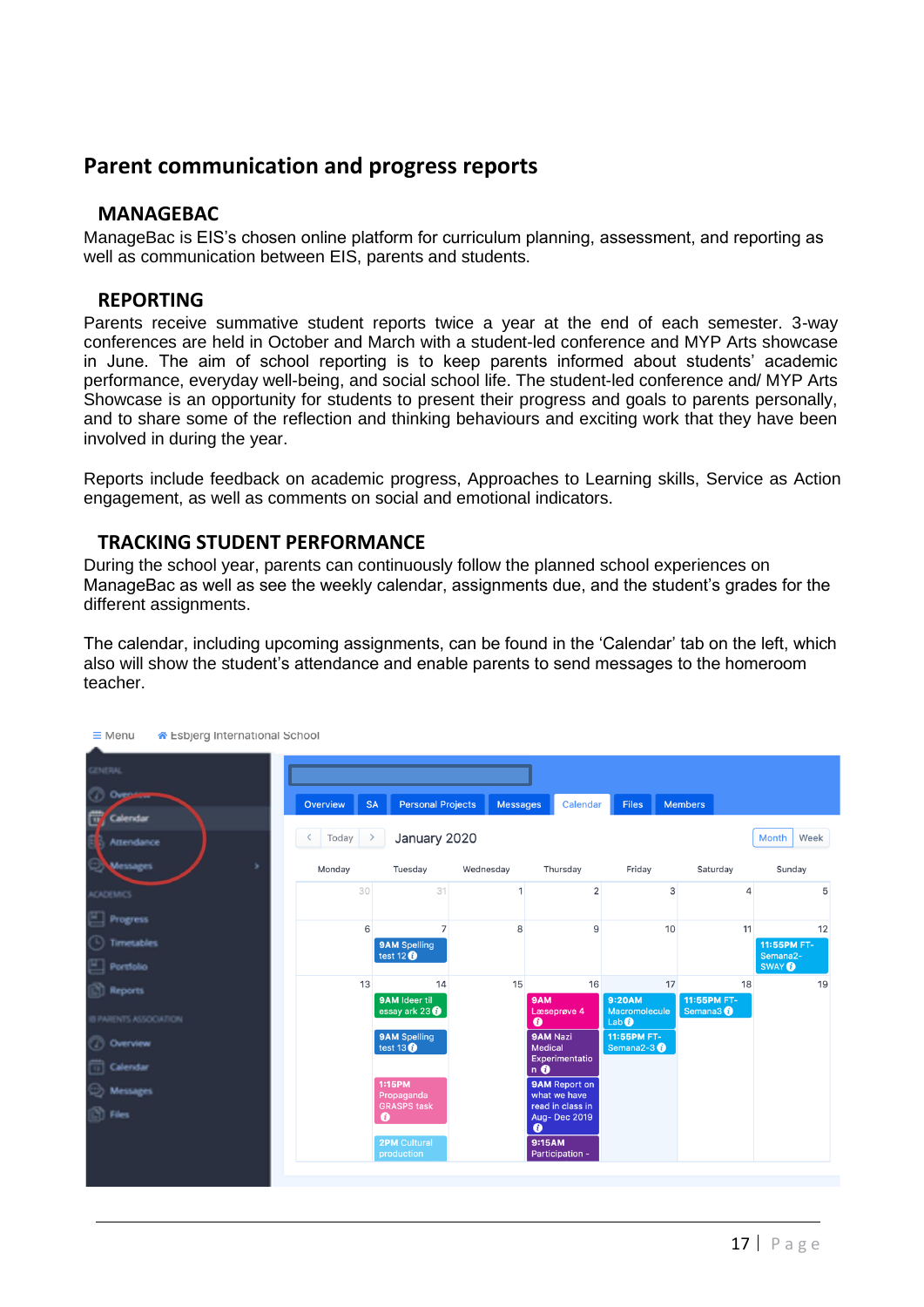ManageBac also allows parents to track student performance and feedback given on various assignments. By clicking the progress tab and choosing the relevant subjects (here, an example from individuals and societies), the students' progress is shown once uploaded by the teacher.



The assessment details include achievements measured against individual criteria as stated by the IB MYP, as well as a written justification of the levels awarded by the teacher.

ManageBac reflects a dynamic school life and changes will occur over the course of the year, so please [check it regularly. At the start of the year information is mainly about events; h](https://www.dropbox.com/s/t9kns4eso413ifq/MB%20tutorial%201.mp4?dl=0%20%20)omework and assignments will be added continuously throughout the year.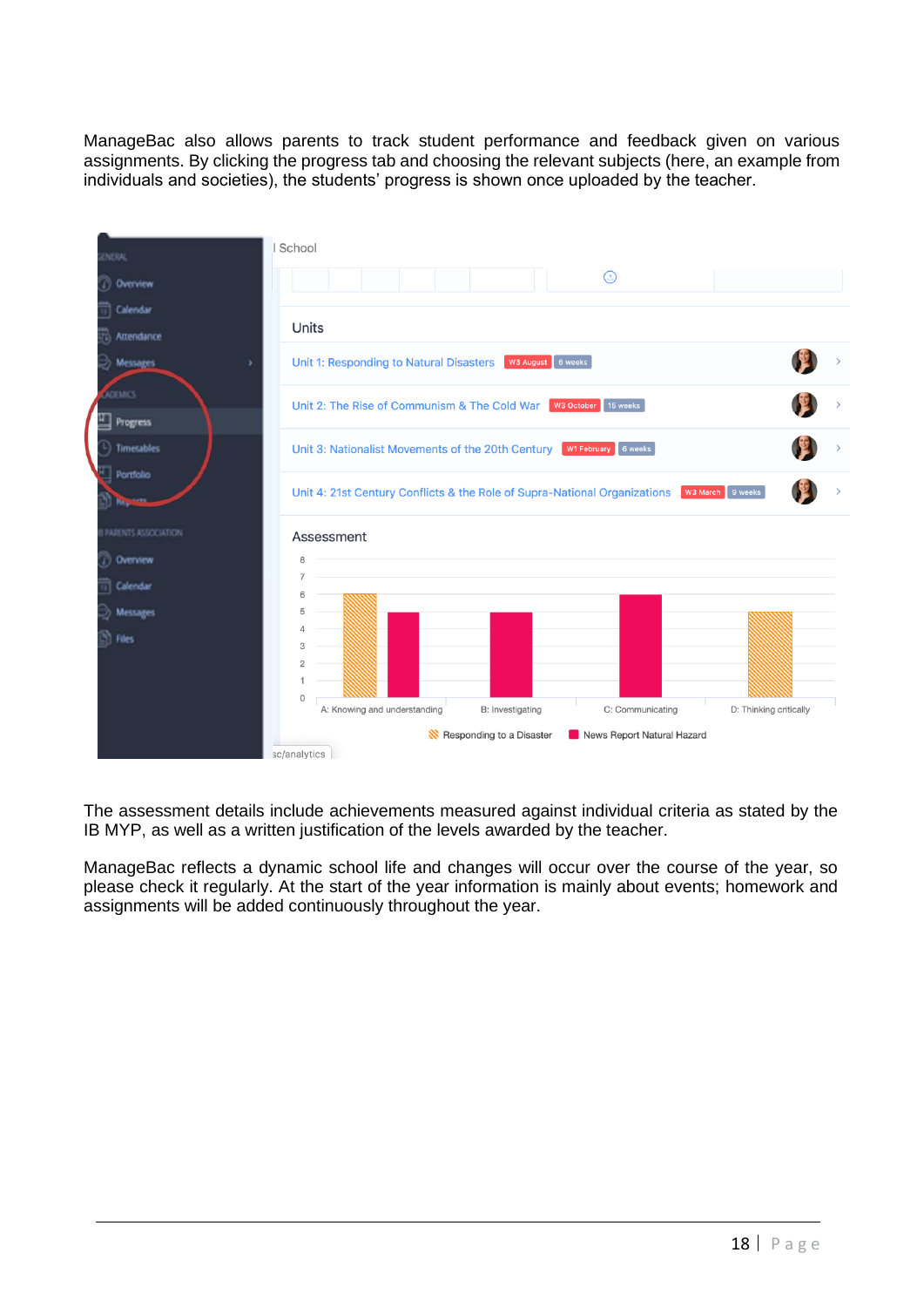### <span id="page-19-0"></span>**Service as Action**

Service as Action (SA) is an integrated part of what it means to be an MYP student at EIS. Students document their progress on ManageBac where providing evidence and reflection on their SA activities is a natural part of their school life. Meaningful SA projects help bring the learner profile alive in students and is an integrated part of experiencing EIS's mission statement. Projects may be of either an individual or a collaborative nature.

Meaningful service requires understanding of an underlying issue such as poverty, literacy or pollution, and authenticating the need for this service. Students are required to engage with and reflect on service projects throughout their entire MYP experience, both through classroom opportunities and/or through out of school experiences. Our Week Without Walls week provides students with an opportunity to take Action, as well as our International Day where activities are linked to the UN SDG's.

Ideas for Service as Action could include:

- participation in LEGO events;
- participation in Week Without Walls;
- representing the Student Council;
- part of the Walk 4 Water service day;
- active participation in the refurbishment day at school or in the community;
- write a short story or blog about a topic;
- organize fundraisers;
- further their knowledge by reading a book and developing a summary (print or digital);
- watch a documentary and develop a summary (print or digital);
- teach someone else;
- create posters to raise awareness;
- make a video and show it to others;
- create a website;
- leading a workshop at International Day;
- speak during a class or whole school assembly;
- volunteer time to help and support members of the local community (sport, culture, church, etc.).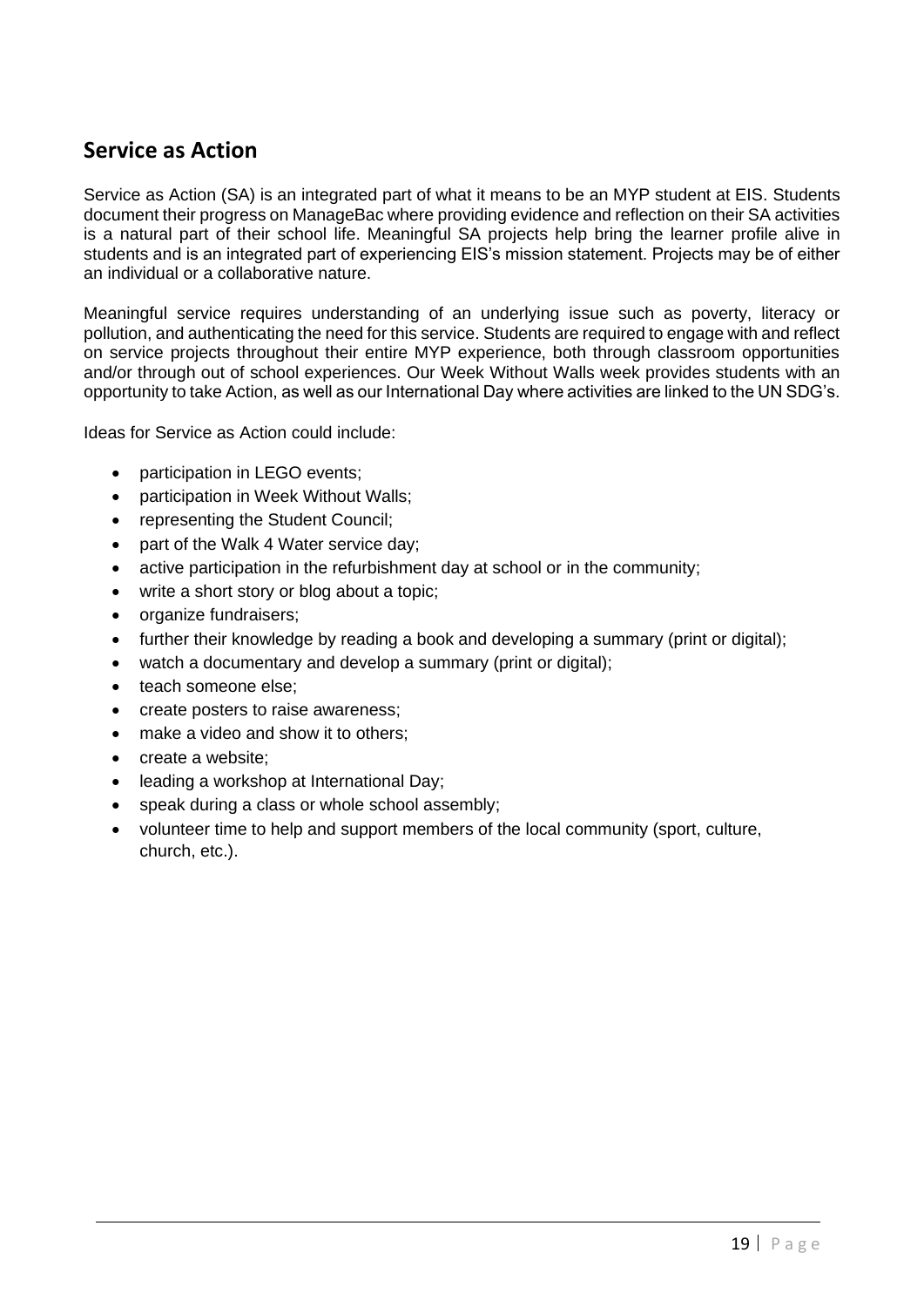#### <span id="page-20-0"></span>**Languages at EIS**

We realise that many of our students come from multi-lingual families which is why we have different pathways to ensure that each child is given opportunities to access the unique, creative IB curriculum that we offer here at EIS. These are the pathways on offer:



# EIS MYP Curriculum

**Route III** is for students who speak Danish or another language fluently but who might struggle with the English language. These students will receive individual or group EAL (English as an additional language) support. Depending on individual circumstances, some will have English EAL and Danish, but only receive Spanish or German instructions once their English is strong enough to access the whole curriculum independently.

**Route II** is for students who have a high proficiency in English and Danish. They will take both English and Danish language and literature course and either Spanish or German acquisition.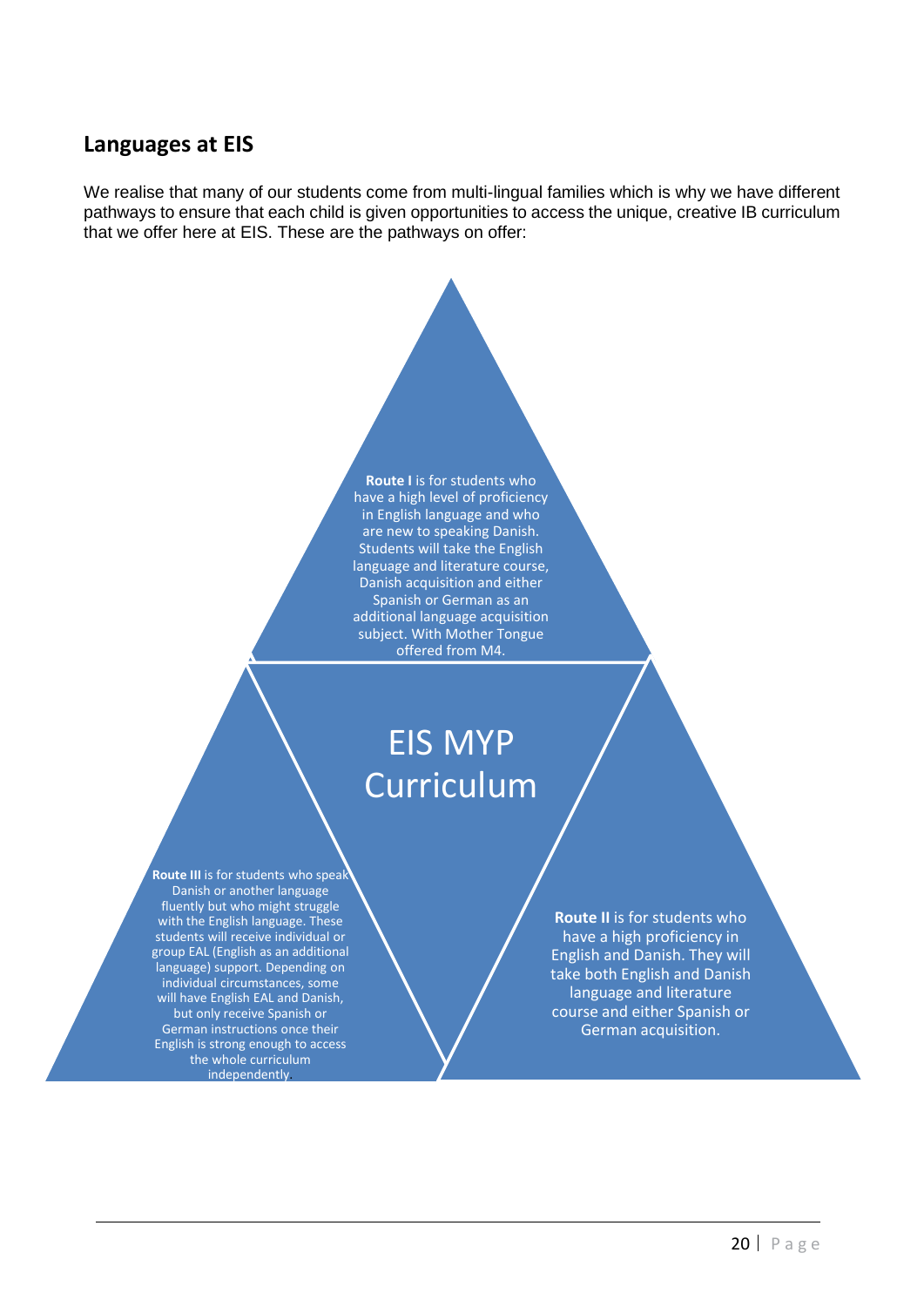# <span id="page-21-0"></span>**Pathways after EIS**

#### $MYP 1 - 4$

#### International Baccalaureate Middle Years Programme

- Assessment Week in November.
- Internal Examination Week in May.
- Summative Assessments in each subject for all four criteria in each Semester.

#### MYP 5

#### International Baccalaureate Middle Years Programme

- Assessment Week in November.
- Personal Project.
- Internal Examinations in Semester two (in some subjects).
- Summative Assessments in each subject for all four criteria in each Semester.
- Danish National Examinations\* in Semester two (offered to Danish language and
- Literature students).

Students graduate with an EIS Diploma in recognition of their secondary education. A transcript report is available that includes the final two-years of the MYP grades.

Meet our Further Education Guidance Counsellor to discuss alternative pathways.

| International BaccalaureateDanish Gymnasium |                     |                                                                             |                     |  |  |  |
|---------------------------------------------|---------------------|-----------------------------------------------------------------------------|---------------------|--|--|--|
| Diploma Programme                           | STX - HHX – HTX     |                                                                             |                     |  |  |  |
|                                             |                     | $*$ A 4-hour test in Danish, English, Math and Science to get accepted into |                     |  |  |  |
|                                             | a Danish Gymnasium. |                                                                             |                     |  |  |  |
| Choose six subjects to study                | STX:                | HHX:                                                                        | HTX:                |  |  |  |
| for two years (DP1 and DP2)                 | Dansk A             | Dansk A                                                                     | Dansk A             |  |  |  |
|                                             | Engelsk B           | Engelsk A                                                                   | Engelsk B           |  |  |  |
| Three must be Higher Level                  | Matematik B (C)     | Matematik B (C)                                                             | Matematik B         |  |  |  |
| (HL) and three must be                      | Samfundsfag C       | Samfundsfag C                                                               | Samfundsfag C       |  |  |  |
| Standard Level (SL)                         | Historie A          | Historie B                                                                  | <b>Biologi C</b>    |  |  |  |
|                                             | <b>Religion C</b>   | Virksomhedsøkonomi                                                          | Fysik B             |  |  |  |
| Group 1: Language A                         | Fysik C             |                                                                             | Kemi B              |  |  |  |
| Group 2: Language B                         | Idræt C             | Afsætning B                                                                 | Teknologihistorie C |  |  |  |
| Group 3: Individual and                     | Oldtidskundskab C   | International økonomi                                                       | Kommunikation / It  |  |  |  |
| Societies                                   | 2. fremmedsprog B/A |                                                                             |                     |  |  |  |
| Group 4: Sciences                           | Kunstnerisk fag C   | Erhvervsjura C                                                              | Teknologi B         |  |  |  |
| <b>Group 5: Mathematics</b>                 | 2 af fagene:        | Informatik C                                                                | Teknik A            |  |  |  |
| Group 6: Arts or a second                   | biologi C, Kemi C,  | 2. Fremmedsprog B/A                                                         | Idéhistorie B       |  |  |  |
| subject for any other group.                | Naturfag C          |                                                                             | Informatik C        |  |  |  |
| ToK/ CAS                                    |                     |                                                                             |                     |  |  |  |
| <b>Extended Essay</b>                       |                     |                                                                             |                     |  |  |  |